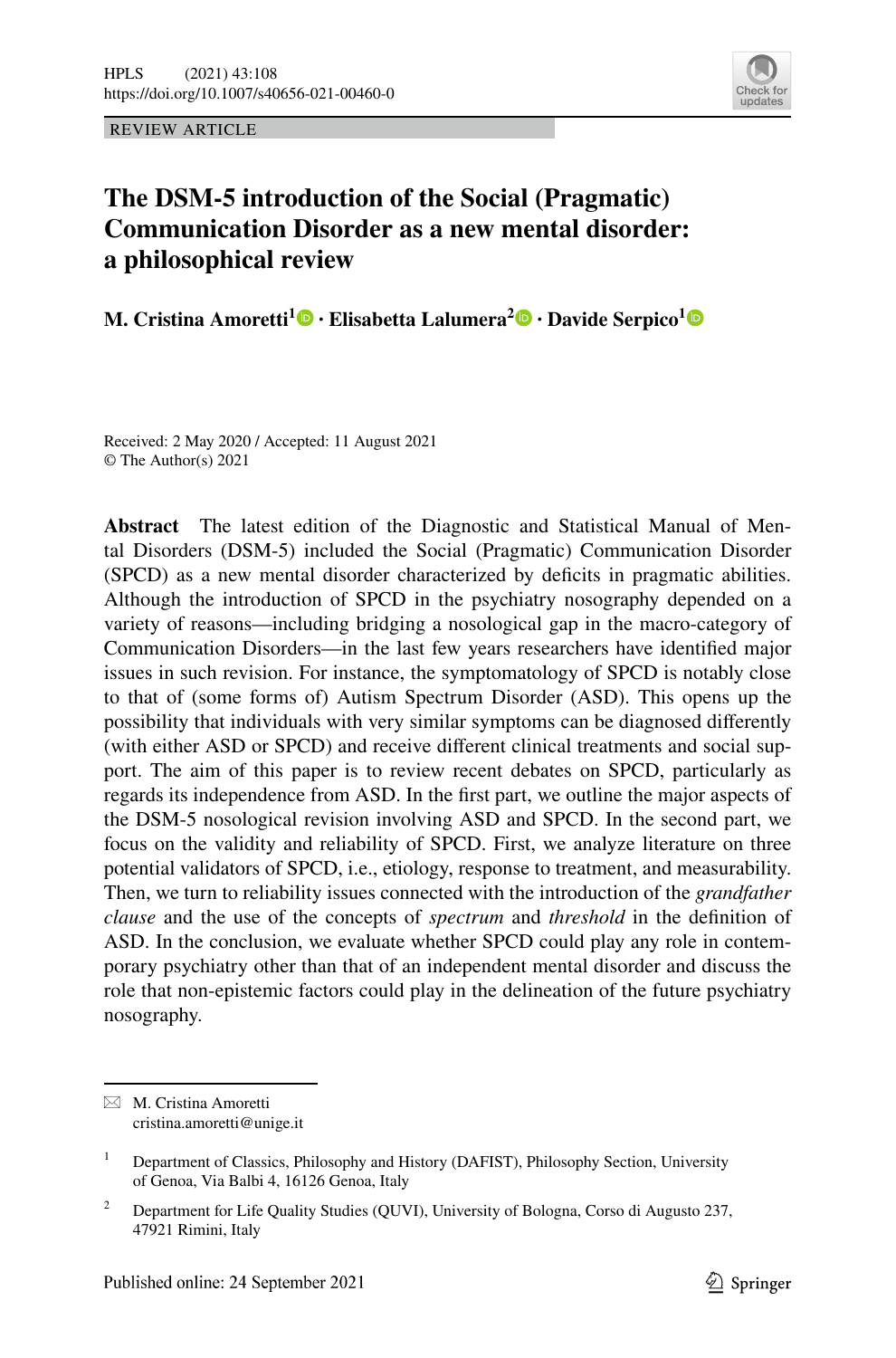**Keywords** Social (pragmatic) communication disorder (SPCD) · Autism spectrum disorder (ASD) · Mental disorders · Psychiatric nosology · DSM-5

## **1 Introduction**

The latest edition of the Diagnostic and Statistical Manual of Mental Disorders, DSM-5 (American Psychiatric Association, [2013\)](#page-25-0) has introduced the Social (Pragmatic) Communication Disorder (SPCD) as a new category of the psychiatry nosography. This disorder, which has been included in the macro-category of Communication Disorders (CDs), is characterized by a primary difculty with pragmatic abilities broadly conceived. Typical symptoms of SPCD are defcits in using communication for social purposes, impairment of the ability to change communication to match the context, and difficulties in following the conversational rules (American Psychiatric Association, [2013](#page-25-0), p. 47).

Within the transition from DSM-IV to DSM-5, there were various reasons for introducing a new disorder like SPCD into the Manual. Among them, one reason was to pick out individuals affected with language and communication difficulties that do not fall within the range of the typical Specifc Language Impairments (SLI)—indeed, individuals with SPCD may have normal phonological processing, vocabulary, and higher-order grammatical and semantic skills (Adams & Bishop, [1989](#page-25-1); Bishop & Rosenbloom, [1987;](#page-26-0) Ketelaars & Embrechts, [2017](#page-28-0); Leyfer et al., [2008](#page-28-1); Rapin & Allen, [1983](#page-29-0)).

Other reasons behind the introduction of SPCD probably connect to major changes that were made, for partially independent reasons, to the category of Autistic Disorder and to the macro-category of Pervasive Developmental Disorders (PDDs). The transition from DSM-IV to DSM-5 involved some sort of simplifcation of the diagnostic criteria for autism-related disorders (Solomon, [2017b](#page-29-1)) and led to the elimination of a variety of developmental disorders, including Asperger's Disorder, Childhood Disintegrative Disorder, and Rett's Disorder. The new category of Autism Spectrum Disorder (ASD) thus replaced the DSM-IV macro-category of PDDs and its disorders altogether.<sup>1</sup> Within this revision, SPCD ended up grouping together subjects who would have had a DSM-IV autism-related diagnosis but who do not meet a DSM-5 diagnosis of ASD (Brukner-Wertman et al., [2016;](#page-26-1) Flax et al., [2019](#page-27-0); Regier et al.,  $2013$  $2013$ ; Swineford et al.,  $2014$ ).<sup>2</sup>

Although this nosological revision might sound plausible and somewhat necessary, research on SPCD has identifed major issues connected with the introduction

<span id="page-1-0"></span><sup>&</sup>lt;sup>1</sup> It is worth noting that while most PDDs have been integrated into ASD, others, like Rett syndrome, have been removed from the DSM and can now be found among Developmental Anomalies in the International Classifcation of Diseases (ICD). See [https://icd.who.int/browse11/l-m/en#/http%3a%2f%2fd.](https://icd.who.int/browse11/l-m/en#/http%3a%2f%2fid.who.int%2ficd%2fentity%2f201200685) [who.int%2fcd%2fentity%2f201200685](https://icd.who.int/browse11/l-m/en#/http%3a%2f%2fid.who.int%2ficd%2fentity%2f201200685).

<span id="page-1-1"></span><sup>&</sup>lt;sup>2</sup> Relatedly, several studies identified subjects with pragmatic language impairments but no restricted and repetitive patterns of behavior, interests, or activities that are typical of autism-related disorders—a group of individuals sometimes called "children in question" (Adams & Bishop, [1989](#page-25-1); Bishop & Adams, [1989](#page-26-2); Botting & Conti-Ramsden, [1999\)](#page-26-3).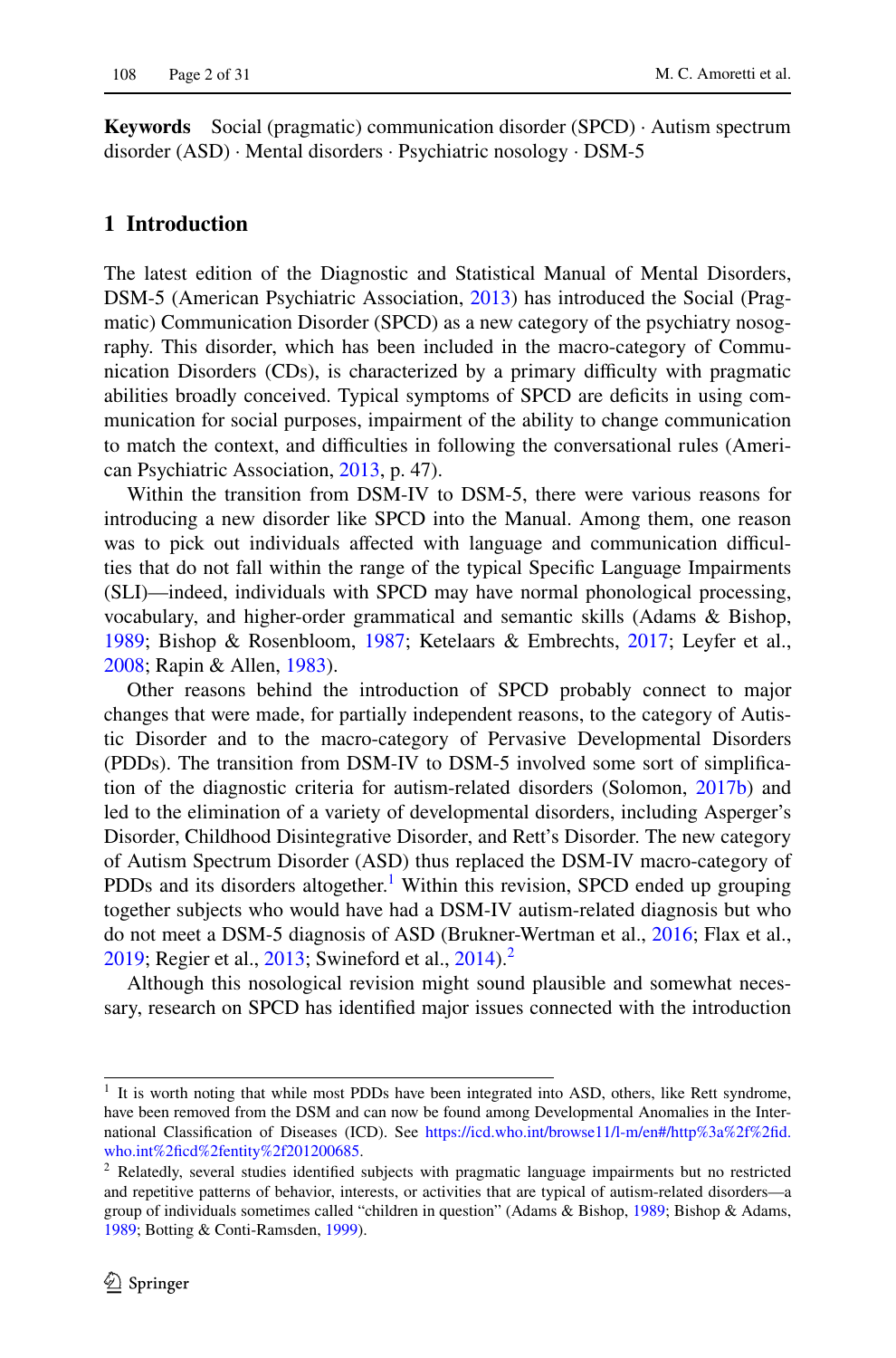of SPCD as an independent category. For instance, since the boundaries between ASD, SPCD, and other communication disorders are not as clear, the revision opened up the possibility that individuals with very similar symptoms can be diagnosed diferently (with either ASD or SPCD, or even with no diagnosis at all; Swineford et al., [2014](#page-29-3)). It is also worth mentioning that the DSM-5 revision has signifcantly narrowed down the autism category (in contrast with the aim of DSM-5 of being more inclusive and covering a broader spectrum of conditions). As Reichow and Volkmar ([2018\)](#page-29-4) noted, the revision "decreased the number of clinical criteria considered for a diagnosis [of autism], and limited the ways those criteria are met. [...] In the DSM-IV, more than 2000 combinations of features could lead to a diag-nosis of autism, but with the DSM-5, only 12 can".<sup>[3](#page-2-0)</sup> Relatedly, epidemiological studies have pointed at a decrease in the number of diagnoses of ASD and DSM-IV Autistic Disorder, but only a small part (less than one third) of the people that were previously diagnosed with DSM-IV Autistic Disorder, and now do not meet the criteria of DSM-5 ASD, would qualify for SPCD (Kulage et al., [2019\)](#page-28-2). In brief, the DSM-5 revision has afected the diagnosis of autism and related disorders in a variety of ways, but the full range of epistemological, social, and ethical implications is yet to be fully considered.

In this paper, we review the main existing literature on SPCD to assess the available evidence regarding the independence of SPCD from ASD. Our analysis follows the path of other scholars interested in the epistemology of the DSM, who recently wrote about specifc diagnostic categories, including Rachel Cooper on Hoarding Disorder (Cooper, [2015](#page-27-1)), Miriam Solomon on the Asperger's Disorder (Solomon, [2017b](#page-29-1)), and Anke Bueter and Saana Jukola on Hypoactive Sexual Desire Disorder (Bueter & Jukola, [2020](#page-26-4)).

In the frst part, we outline the major aspects of the DSM-5 nosological revision of the two macro-categories of PDDs and CDs, particularly regarding ASD and SPCD, respectively. First, in Sect. [2,](#page-3-0) we illustrate the transition from the heterogeneous DSM-IV category of PDDs to the comprehensive and unifed category of ASD. Second, in Sect. [3,](#page-7-0) we focus on the introduction of SPCD within the category of CDs; here, we also assess the major diferences between ASD and SPCD and identify potential sources of inconsistency or unreliability in the diagnostic process.

In the second part, we review current discussions on the validity and reliability of SPCD. In Sect. [4,](#page-9-0) we focus on the available data on three major scientifc validators: etiology, response to treatment, and measurability. Our main aim in this section is to assess whether research on these aspects support the DSM-5 nosological changes outlined above or suggests any possible alternative interpretation of SPCD. Then, in Sect. [5,](#page-15-0) we focus on reliability issues, particularly on three aspects of the DSM-5 revision of ASD and SPCD: frst, the introduction of the so-called "grandfather clause"; second, the introduction of the concept of *spectrum* in place of the concept of *category*; and third, the introduction of thresholds in the defnition of autism disorders. We will argue that these aspects

<span id="page-2-0"></span><sup>&</sup>lt;sup>3</sup> See [https://www.spectrumnews.org/opinion/viewpoint/narrowing-autism-dsm-5-runs-counter-idea](https://www.spectrumnews.org/opinion/viewpoint/narrowing-autism-dsm-5-runs-counter-idea-broad-spectrum)[broad-spectrum](https://www.spectrumnews.org/opinion/viewpoint/narrowing-autism-dsm-5-runs-counter-idea-broad-spectrum).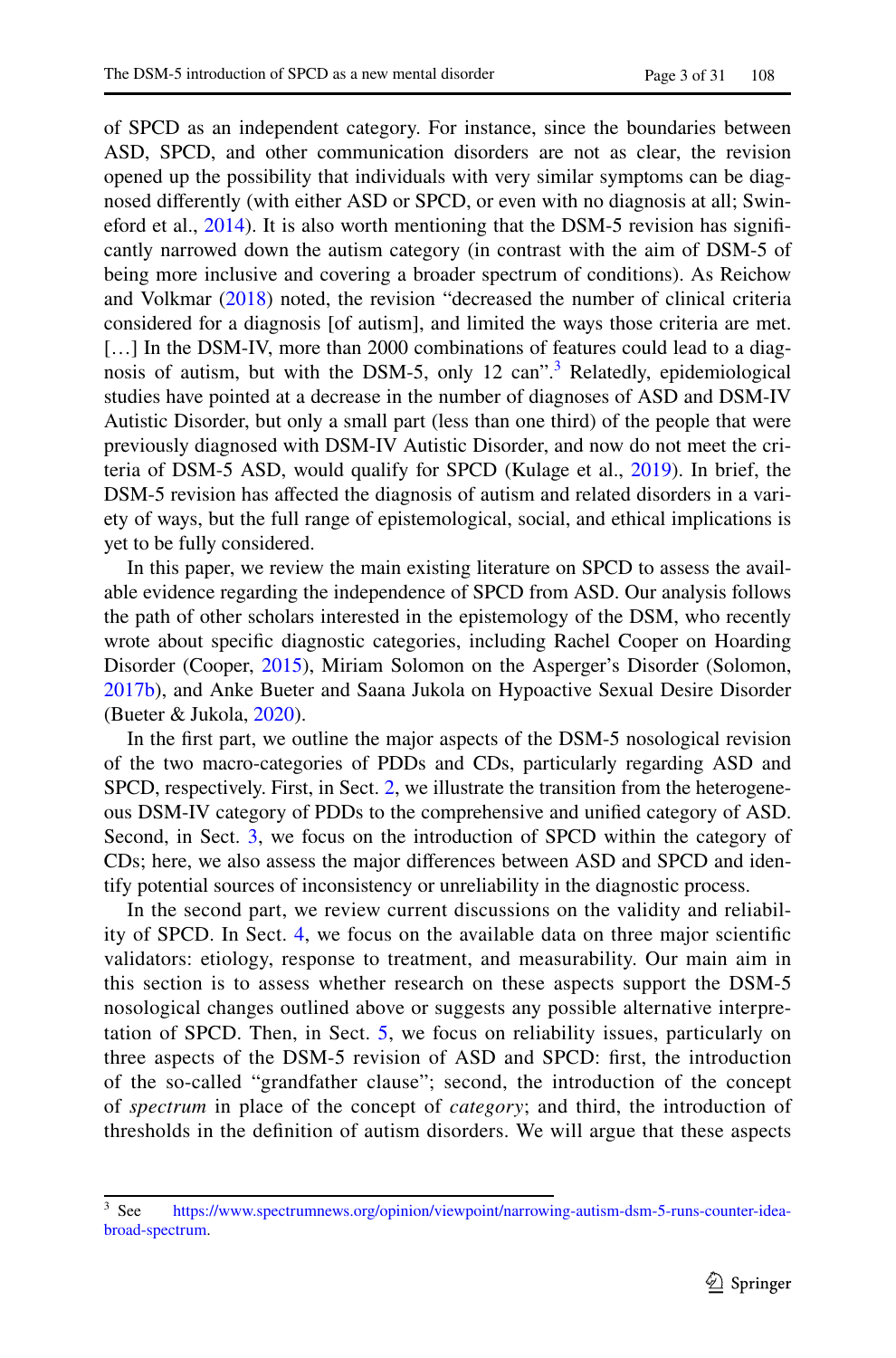paved the way for nosological 'grey areas', inconsistencies in diagnosis, and conceptual shortcomings.

In the conclusion, we discuss whether SPCD could play any role in contemporary psychiatry other than that of an independent mental disorder. We will consider three main options: the reduction of SPCD to a subtype of another disorder; the conceptualization of SPCD as a cluster of symptoms; and its conversion into a research entity.

Towards the end, we discuss the role that non-epistemic factors might (or should) play in the delineation of the future psychiatry nosography, particularly whether it should include SPCD or not. Like many philosophers, historians, and theorists of science have pointed out, it is often the case that nosological decisions in biomedical sciences are made for pragmatic reasons, such as maximizing the patients' welfare in terms of treatment options and social support. In the case of SPCD, such non-epistemic factors may turn out to be of central importance due to the absence of conclusive epistemic evidence for its inclusion in the psychiatry nosology.

It is worth noting that each edition of the DSM is the product of the interaction of diferent groups (psychiatrists, psychologists, patients' advocates, research partners, etc.) pursuing a variety of goals and, for this reason, it cannot be expected to be without limitations or involve no compromises. Nonetheless, a comprehensive epistemological discussion on this topic seems to us essential for preventing shortcomings in future revisions of the two categories of ASD and SPCD. Our aim, however, is not to assess whether SPCD simply 'exists' or is a 'natural category'. Rather, we would like to highlight that the introduction of SPCD in the DSM, together with the revision of PDDs, has generated issues regarding the projectability and generalization capability of the Manual's categories that are crucial in the diagnostic and treatment processes. In particular, the vague boundaries between the two categories of SPCD and ASD might not allow us to predict reliably the characteristics of individuals belonging to such categories and project fndings from one individual to another within the two categories.

## <span id="page-3-0"></span>**2 Nosological revisions from DSM‑IV and DSM‑5: autism‑related disorders**

In DSM-IV (American Psychiatric Association, [1994](#page-25-2)) and DSM-IV-TR (American Psychiatric Association, [2000\)](#page-25-3), the category of Autistic Disorder was included among Pervasive Developmental Disorders (PDDs), a macro-category that also comprised Asperger's Disorder, Childhood Disintegrative Disorder, Rett's Disorder, and Pervasive Developmental Disorder Not Otherwise Specifed (PDD-NOS).

Since the early days, Autistic Disorder was characterized by three classes of symptoms (Kanner, [1943\)](#page-27-2), involving a variety of deficits relating to social interactions and behavior. In DSM-IV, in particular, a diagnosis occurred only if a total of six (or more) items from  $(1)$ ,  $(2)$ , and  $(3)$  were present, with at least two from  $(1)$  and one each from (2) and (3) (American Psychiatric Association, [2000](#page-25-3), p. 75):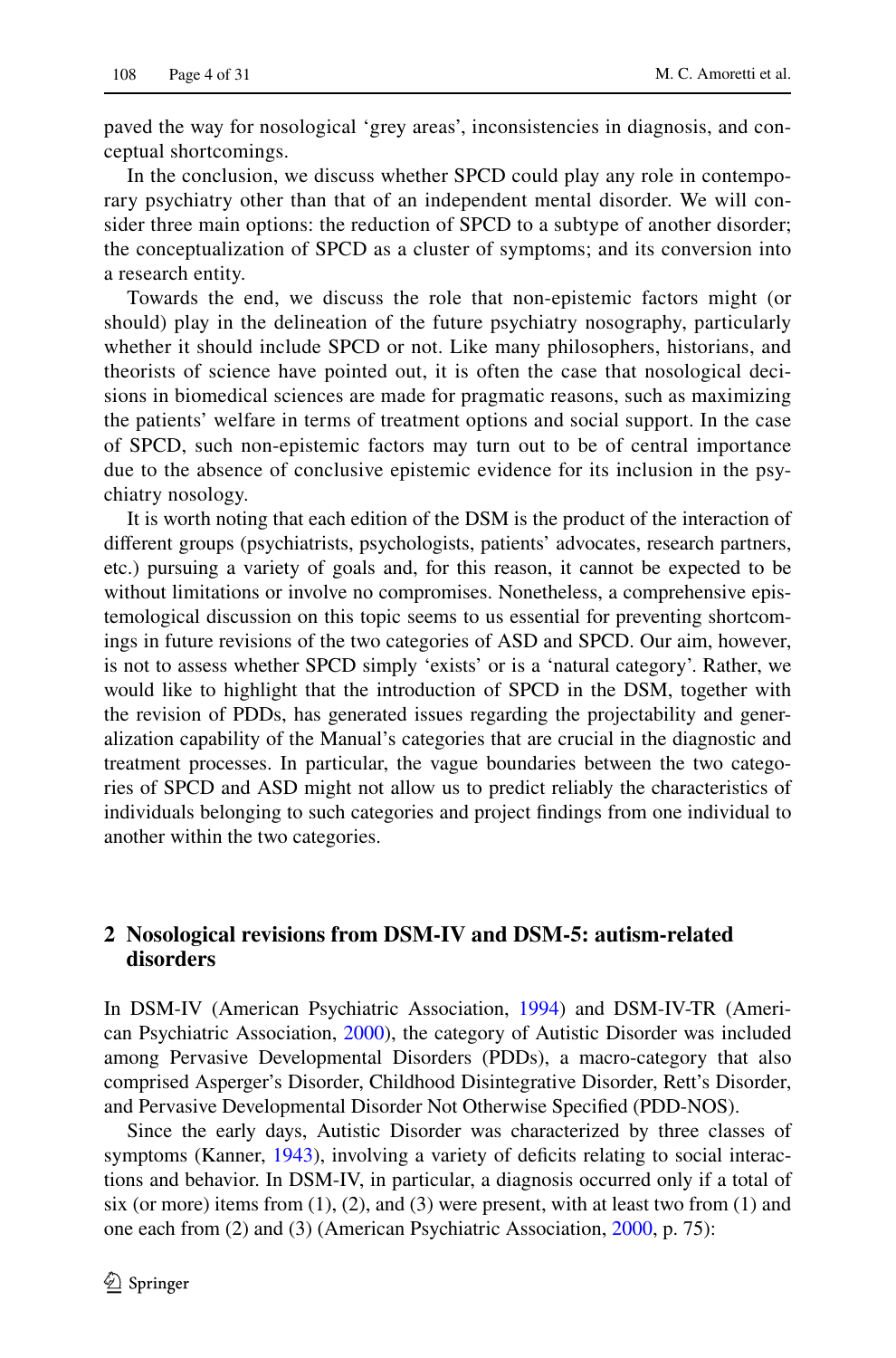- (1) Qualitative impairment in social interaction, which includes for instance nonverbal behaviors, the ability to develop relationships with the others, and emotional reciprocity;
- (2) Qualitative impairments in communication, which includes delay in the development of spoken language and stereotyped or repetitive use of language;
- (3) Restricted repetitive and stereotyped patterns of behavior, interests, and activities, such as motor mannerisms and infexible adherence to specifc, nonfunctional routines or rituals.

The ffth and latest edition of the DSM, published in 2013 (American Psychiatric Association, [2013](#page-25-0)), introduced various modifcations to the defnition, assessment, and categorization of PDDs. In particular, it was introduced a new disorder, namely, Autism Spectrum Disorder (ASD), which replaced the DSM-IV macro-category of PDDs and its disorders altogether.

ASD is characterized as involving two major symptomatic clusters.<sup>[4](#page-4-0)</sup> Cluster (A) involves *defcits in social communication and social interaction* (DSC, hereafter), such as defcits in social-emotional reciprocity, in nonverbal communicative behaviors, and in the development of relationships. In the textbook's own words (American Psychiatric Association, [2013](#page-25-0), p. 50), the frst diagnostic criterion of ASD is:

A. Persistent deficits in social communication and social interaction across multiple contexts, as manifested by the following, currently or by history […]:

- 1. Defcits in social-emotional reciprocity, ranging, for example, from abnormal social approach and failure of normal back-and-forth conversation; to reduced sharing of interests, emotions, or afect; to failure to initiate or respond to social interactions.
- 2. Defcits in nonverbal communicative behaviors used for social interaction, ranging, for example, from poorly integrated verbal and nonverbal communication; to abnormalities in eye contact and body language or deficits in understanding and use of gestures: to a total lack of facial expressions and nonverbal communication.
- 3. Defcits in developing, maintaining, and understanding relationships, ranging, for example, from difficulties adjusting behavior to suit various social contexts; to difficulties in sharing imaginative play or in making friends; to absence of interest in peers. […]

It can be noted that DSC clusters together a variety of symptoms that, in DSM-IV, were included in the first two classes of symptoms characterizing ASD: (1) "qualitative impairment in social interaction" and (2) "qualitative impairment in communi-cation" (see above).<sup>[5](#page-4-1)</sup>

<span id="page-4-0"></span><sup>&</sup>lt;sup>4</sup> As we shall explain shortly, such two clusters can be understood as two dimensions where symptoms can have diferent severity levels.

<span id="page-4-1"></span> $5$  This decision is not free from objections, though; for a brief review see Norbury ([2014\)](#page-28-3).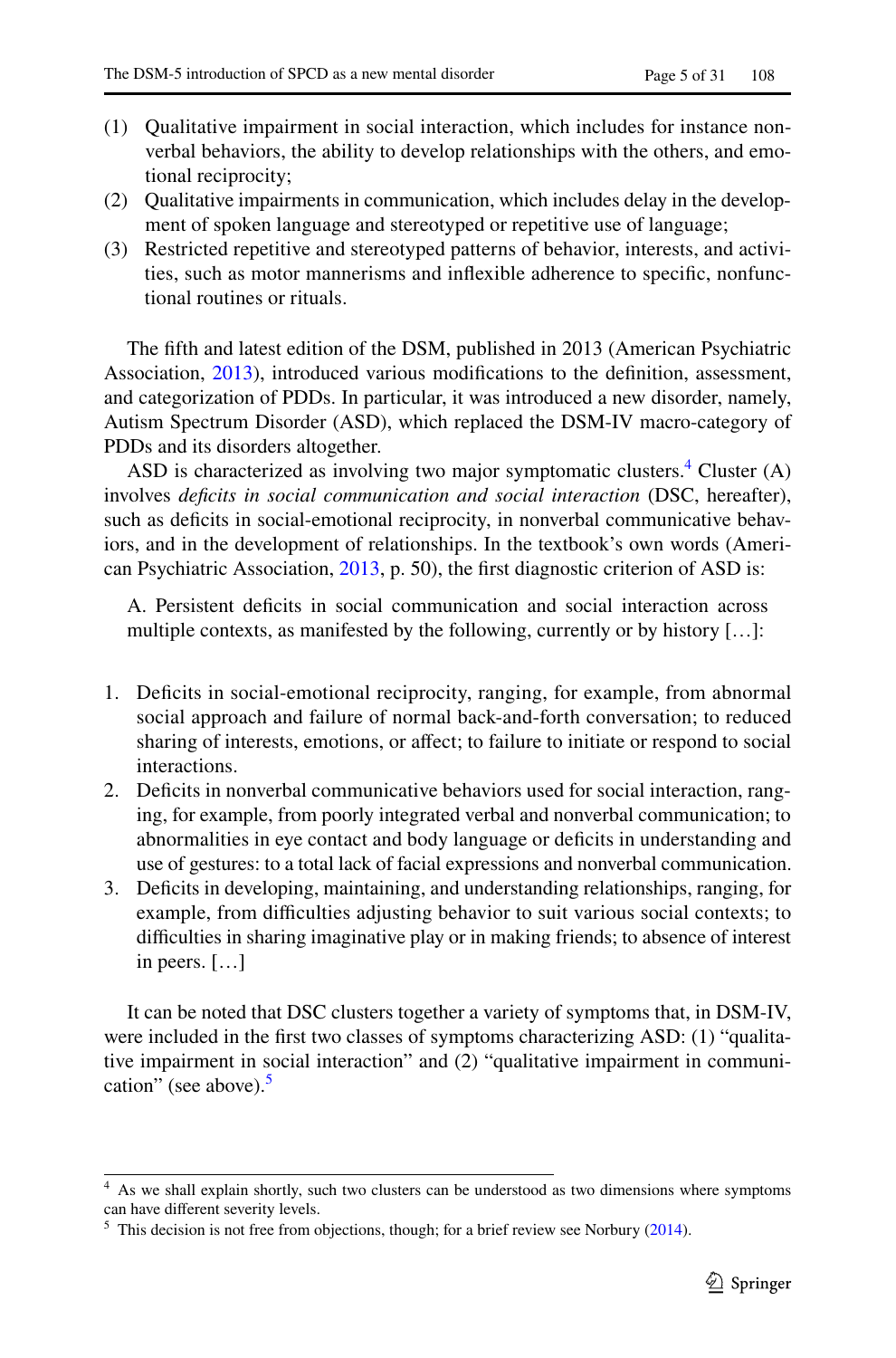Cluster (B) of ASD, which involves *restricted and repetitive behavior* (RRB, hereafter), remains an independent class of symptoms as it was in DSM-IV (American Psychiatric Association, [2013,](#page-25-0) p. 50). So, the second diagnostic criterion for ASD is:

B. Restricted, repetitive patterns of behavior, interests, or activities, as manifested by at least two of the following, currently or by history […]:

- 1. Stereotyped or repetitive motor movements, use of objects, or speech (e.g., simple motor stereotypies, lining up toys or fipping objects, echolalia, idiosyncratic phrases).
- 2. Insistence on sameness, infexible adherence to routines, or ritualized patterns of verbal or nonverbal behavior (e.g., extreme distress at small changes, difficulties with transitions, rigid thinking patterns, greeting rituals, need to take same route or eat same food every day).
- 3. Highly restricted, fxated interests that are abnormal in intensity or focus (e.g., strong attachment to or preoccupation with unusual objects, excessively circumscribed or perseverative interests).
- 4. Hyper- or hypo-reactivity to sensory input or unusual interest in sensory aspects of the environment (e.g., apparent indiference to pain/temperature, adverse response to specifc sounds or textures, excessive smelling or touching of objects, visual fascination with lights or movement).

It can be noted that Cluster B not only includes symptoms that are relatively the same as those included in the third class of symptoms characterizing Autistic Disorder in DSM-IV, that is, (3) "restricted repetitive and stereotyped patterns of behavior, interests, and activities", but it was also signifcantly widened with the addition of stereotyped language (criterion 1) and sensory issues (criterion 4).

At the level of symptoms, as Miriam Solomon has commented, the DSM-5 revision of autistic disorders involved some sort of simplifcation of the diagnostic criteria, in that only two orthogonal dimensions of impairment instead of three are considered in the new edition, namely, DSC, which includes defcits in both social interactions and communication, and RRB (Solomon, [2017b](#page-29-1), p. 178).

However, DSM-5 introduced a new parameter aimed at capturing the complexity of the autistic symptomatology, its inter-individual variability, and its fuctuation over time, namely, the assessment of symptoms' severity, $6$  which is intended to include previously separate diagnostic categories into a dimensional spectrum

<span id="page-5-0"></span><sup>6</sup> Note that this parameter is specifed outside the diagnostic criteria, in the Specifers section. "The severity specifiers (see Table 2) may be used to describe succinctly the current symptomatology (which might fall below level 1), with the recognition that severity may vary by context and fuctuate over time. Severity of social communication difficulties and restricted, repetitive behaviors should be separately rated" (American Psychiatric Association, [2013](#page-25-0), p. 51).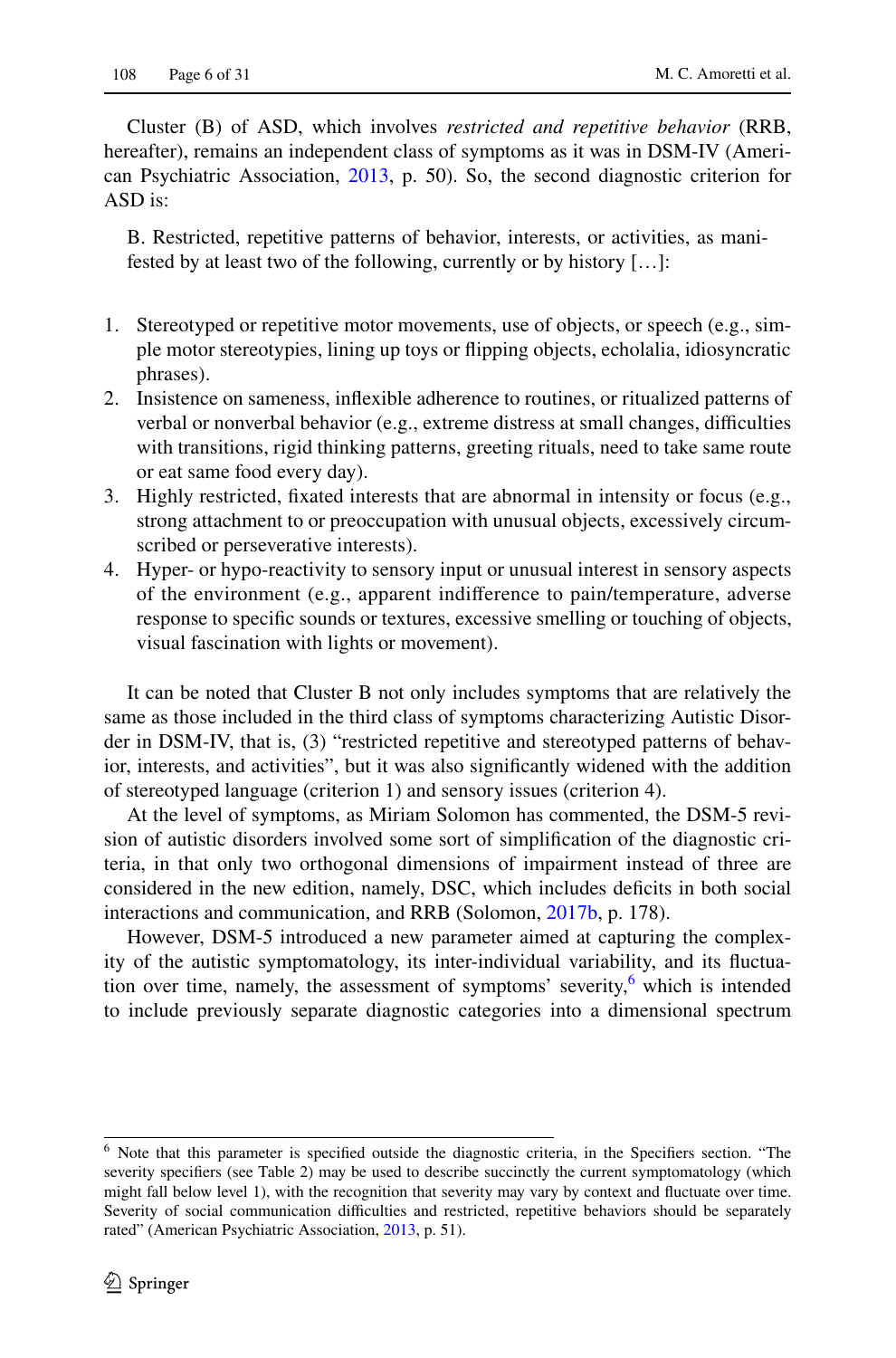(American Psychiatric Association,  $2013$ , p. 9).<sup>[7](#page-6-0)</sup> Such assessment is based on three levels of severity (the higher the level, the more severe the symptoms) and is cluster-specifc, meaning that DSC and RRB symptoms are rated separately (American Psychiatric Association, [2013](#page-25-0), pp. 51–52). In this sense, ASD confgures as a bidimensional spectrum.

Notably, two other diagnostic criteria must be met for a diagnosis of ASD to occur, which respectively involve the onset of the symptoms and their impact on an individual's social functioning (American Psychiatric Association, [2013,](#page-25-0) pp. 50, emphasis added):

C. Symptoms must be present in the early developmental period (but may not become fully manifest until social demands exceed limited capacities, or may be masked by learned strategies in later life).

D. Symptoms cause *clinically signifcant impairment* in social, occupational, or other important areas of current functioning.

It is worth noting that DSM-5 is not completely clear about what degree of variability is acceptable within the ASD category. For instance, although it is ultimately meant that all symptoms of cluster A must be present, from the text alone is unclear how many symptoms from points 1, 2, and 3 of Cluster A must be present for an ASD diagnosis to apply. For many disorders, the DSM specifes a number of symptoms from a list that are required for an individual to get diagnosed with such disorder (like in the case of Criterion B of ASD, see above). In other cases, the Manual tells us that *all* the symptoms from a list are to be observed (see the case of Criterion A of SPCD below). However, in the case of Criterion A of ASD, there is no specifc indication on that matter.

Another potential source of confusion connects to the assessment of symptoms severity (see above), which according to DSM-5 can fall below Level 1 (American Psychiatric Association, [2013,](#page-25-0) p. 51). What is unclear is whether "below Level 1" is to be intended as 'not clinically signifcant symptoms' or rather as 'absence of symptoms', for instance. In either case, the possibility that symptoms severity can fall below Level 1 (without ruling out a diagnosis of ASD) implies that an individual could, in principle, be diagnosed with ASD even if she has no (or has very mild) symptoms from Cluster A, and thus has only symptoms from Cluster B, or vice versa.

However, this possibility is inconsistent with Criterion D of ASD, according to which "symptoms cause *clinically signifcant impairment* in social, occupational, or other important areas of current functioning" (American Psychiatry Association, [2013](#page-25-0), p. 50, emphasis added). This also seems inconsistent with the DSM-5's claim that "Autism spectrum disorder is diagnosed *only when* the characteristic defcits of social communication are accompanied by excessively repetitive behaviors,

<span id="page-6-0"></span><sup>7</sup> More generally, DSM-5 recognizes that the boundaries between many disorders are more fuid than DSM-IV acknowledged, and that it "should accommodate ways to introduce dimensional approaches to mental disorders, including dimensions that cut across current categories. Such an approach should permit a more accurate description of patient presentations and increase the validity of a diagnosis" (American Psychiatric Association, [2013](#page-25-0), p. 5).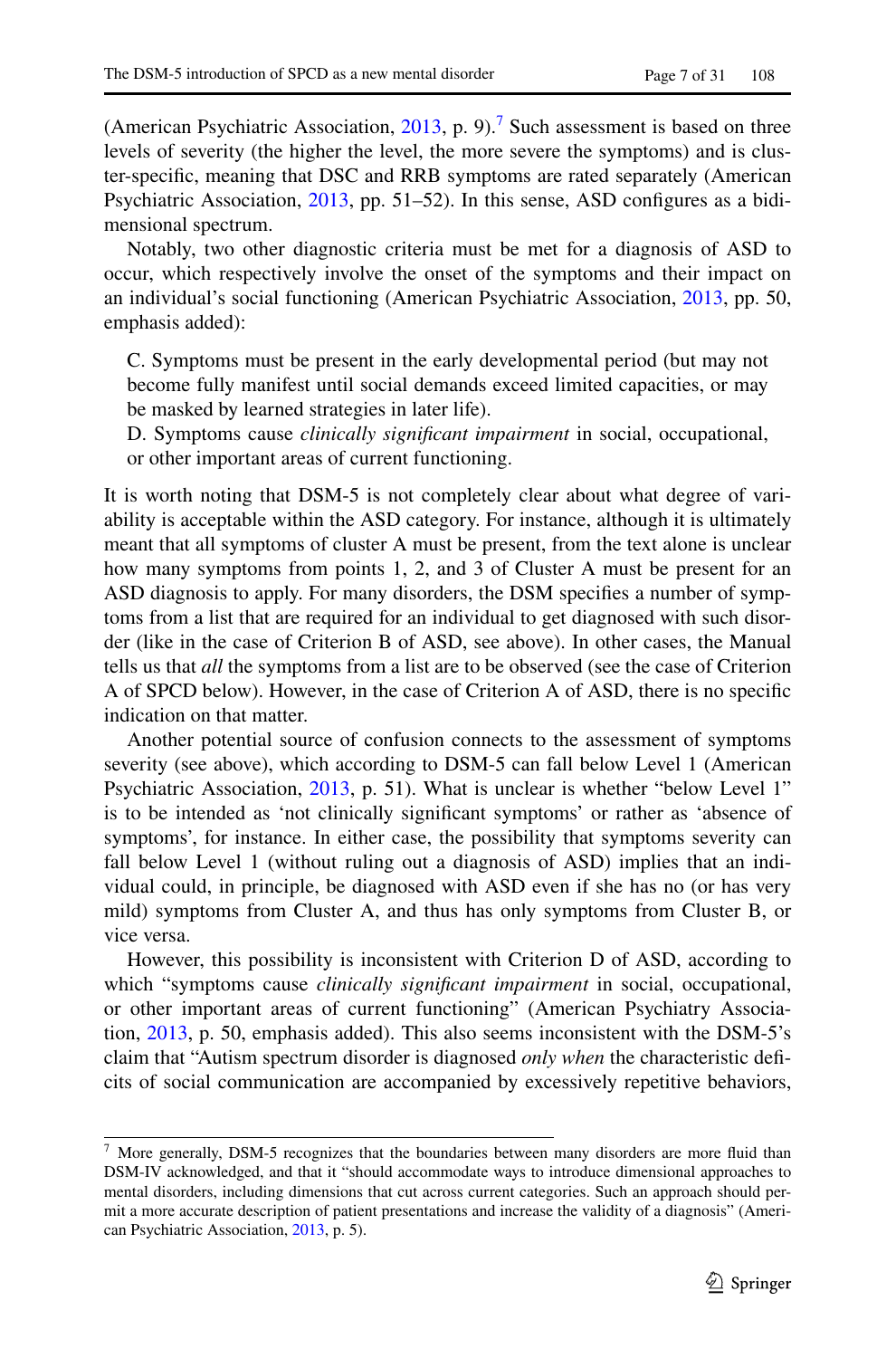restricted interests, and insistence on sameness. […] In addition to the social communication defcits, the diagnosis of autism spectrum disorder requires the presence of restricted, repetitive patterns of behavior, interests, or activities" (American Psychiatric Association, [2013,](#page-25-0) p. 31, emphasis added; see also p. 53).

Answering these questions one way or another would arguably make much difference in terms of diagnosis and intervention. Relatedly, admitting that the severity of symptoms from one cluster can fall below Level 1 seems inconsistent with the DSM-5 revisions in the categories of Communication Disorders (CDs), which we will discuss in the next section.

## <span id="page-7-0"></span>**3 Nosological revisions from DSM‑IV and DSM‑5: communication disorders**

The DSM macro-category of Communication Disorders (CDs) includes a variety of disorders that are often dubbed Specifc Language Impairments (SLI), a label that was never officially included in the DSM but that is largely used by researchers to indicate language difficulties in the absence of other neurodevelopmental deficits. In DSM-5, CDs include, for instance, Language Disorder, Speech Sound Disorder, and Childhood-Onset Fluency Disorder.

Usually, individuals affected by SLI have mild to severe difficulties in the comprehension and/or production of vocabulary, sentence structure, and discourse, not due to other medical or neurological reasons, nor to other neurodevelopmental disorders.

In the past, some authors have proposed that a further category was to be added to CDs to cover individuals who show impairments in linguistic communicative performance, but not in phonological and structural linguistic competence: that is, a pragmatic language impairment category, often dubbed PLI in research contexts (Adams & Bishop, [1989;](#page-25-1) Bishop & Rosenbloom, [1987](#page-26-0); Rapin & Allen, [1983\)](#page-29-0). Even if distinguishing children with SLI from those with PLI on pragmatic language tasks may be difficult (Ketelaars & Embrechts,  $2017$ ; Leyfer et al.,  $2008$ ), the new DSM-5 disorder of SPCD can be seen as bridging the above nosological gap. In this view, SPCD is meant to pick out those language and communication difficulties that do not fall within the range of typical SLI, as individuals with SPCD may have normal phonological processing, vocabulary, and higher-order grammatical and semantic skills (Freed et al., [2010;](#page-27-3) Ryder et al., [2008;](#page-29-5) Taylor & Whitehouse, [2016](#page-29-6)).

In DSM-5, SPCD is characterized by the following diagnostic criteria (American Psychiatric Association, [2013](#page-25-0), pp. 47–48):

A. Persistent difficulties in the social use of verbal and nonverbal communication as manifested by *all* of the following (emphasis added):

- 1. Defcits in using communication for social purposes, such as greeting and sharing information, in a manner that is appropriate for the social context.
- 2. Impairment of the ability to change communication to match context or the needs of the listener, such as speaking diferently in a classroom than on a playground,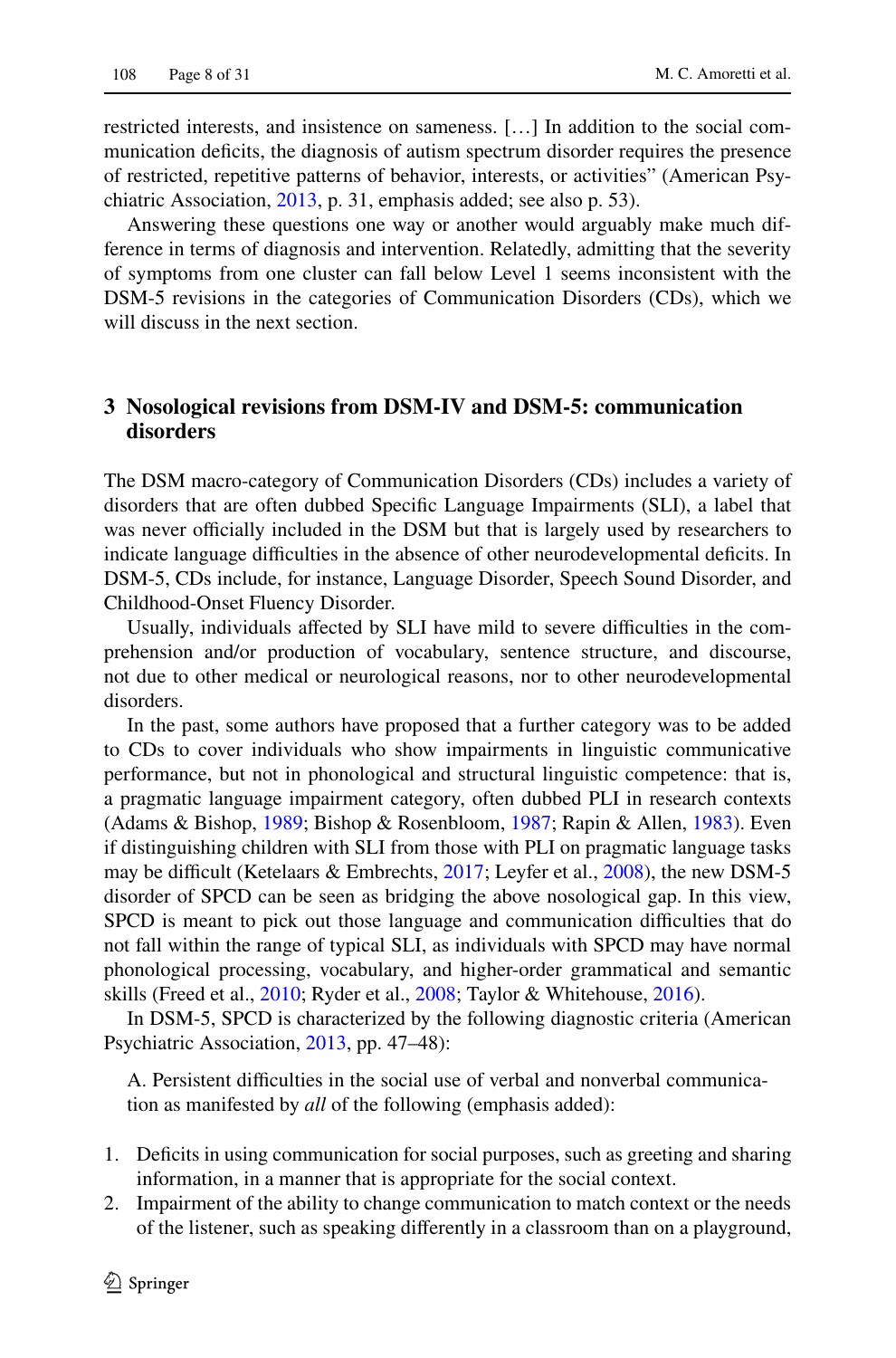talking diferently to a child than to an adult, and avoiding use of overly formal language.

- 3. Difculties following rules for conversation and storytelling, such as taking turns in conversation, rephrasing when misunderstood, and knowing how to use verbal and nonverbal signals to regulate interaction.
- 4. Difficulties understanding what is not explicitly stated (e.g., making inferences) and nonliteral or ambiguous meanings of language (e.g., idioms, humor, metaphors, multiple meanings that depend on the context for interpretation).

As in the case of ASD (see Sect. [2\)](#page-3-0), in SPCD two further criteria are included involving the onset of symptoms and their impact on social functioning:

B. The defcits result in functional limitations in efective communication, social participation, social relationships, academic achievement, or occupational performance, individually or in combination.

C. The onset of the symptoms is in the early developmental period (but deficits may not become fully manifest until social communication demands exceed limited capacities).

As we mentioned in the Introduction, it is very plausible that SPCD was not solely introduced to fll a nosological gap of the macro-category of CDs. Rather, the choice of introducing this new disorder has connections with the revisions made to Autistic disorder and to the macro-category of PDDs more generally. In particular, SPCD seems to be also meant to account for subjects who would have had a DSM-IV autism-related diagnosis but do not now meet a DSM-5 diagnosis of ASD because they show DSC symptoms but no RRB ones (currently or by history) (Brukner-Wertman et al., [2016;](#page-26-1) Flax et al., [2019;](#page-27-0) Gibson et al., [2013](#page-27-4); Regier et al., [2013;](#page-29-2) Swineford et al., [2014](#page-29-3)).

To clarify this, let us compare the whole list of symptoms and diagnostic criteria of ASD and SPCD.

On the one hand, ASD requires that (1) both DSC and RRB symptoms must be present (currently or by history), (2) all three kinds of DSC symptoms must be displayed (but this is never clearly stated, see above); (3) two out of four kinds of RRB symptoms must be displayed, and (4) both DSC and RRB symptoms must cause clinically signifcant impairment to the subject.

On the other hand, SPCD requires that (1) only DSC symptoms must be present, (2) symptoms from all four kinds of DSC symptoms must be present, and (3) RRB symptoms must have never manifested, either currently or by history.

One aspect that leaps out is that the SPCD symptoms are quite similar to the symptoms included in Cluster A of ASD, namely, deficits in social communication and social interactions (DSC). However, SPCD involves no RRB symptoms. So, the main diference-maker between the two disorders appears to be the presence of RRB symptoms (regardless of whether such symptoms are currently present or by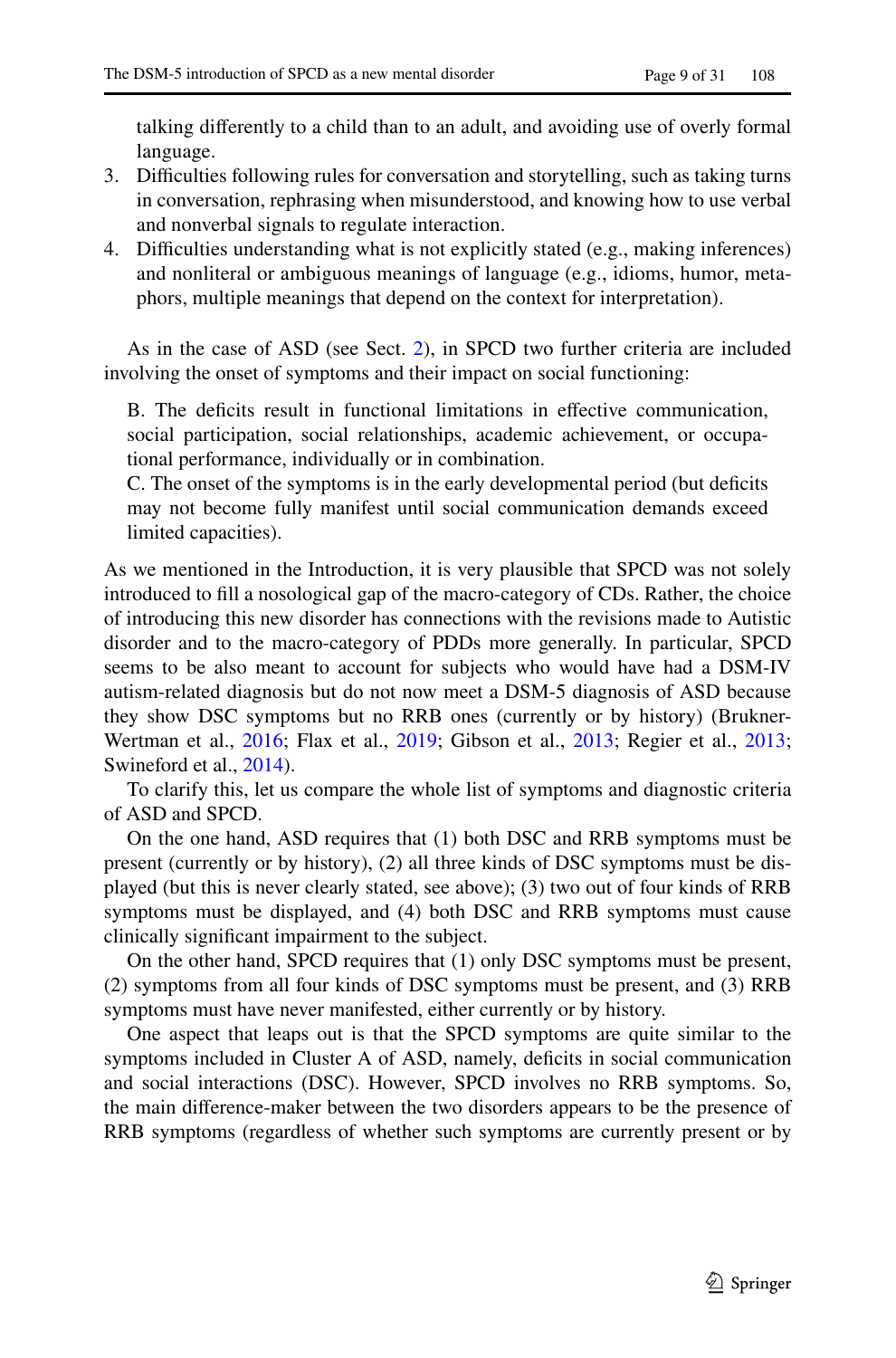history). In order to make a diagnosis of SPCD, it is in fact essential to first rule out a diagnosis of ASD by verifying the absence of RRB, either currently or by history.<sup>[8](#page-9-1)</sup>

An implication of this is that, through this revision, the manual accepted the possibility that two individuals with very similar or nearly identical symptoms from the DSC domain will be diagnosed diferently—one with ASD and one with SPCD. This can happen whereby both individuals show only DSC symptoms but the frst one had also symptoms from the RRB domain in the past, while the second one has never manifested such kind of symptoms (Swineford et al., [2014\)](#page-29-3). Thus, it may be difficult to distinguish ASD and SPCD on the basis of behavioral profile alone (Reisinger et al.,  $2011$ ).<sup>[9](#page-9-2)</sup>

Another aspect that is worth stressing is that the description of SPCD does not explicitly demand that DSC symptoms cause clinically signifcant impairment. Rather, Criterion B of SPCD only requires that the defcits result in some sort of functional limitations in communication and social interactions. This seems to imply that symptoms can be at a sub-clinical level. $10$ 

At this point of the discussion, one might believe that, given the changes in the diagnostic criteria of autism and related disorders, and the gap in the class of language impairments, introducing SPCD as an independent category is logically justifed. However, many scholars and practitioners have pointed out that nosological changes of this magnitude require careful consideration for both epistemological and pragmatical reasons (Cooper, [2015;](#page-27-1) Solomon, [2017a,](#page-29-8) [2017b\)](#page-29-1).

In the remainder of the paper, we shall review current discussions on the validity and reliability of SPCD, particularly its independence from ASD.

## <span id="page-9-0"></span>**4 The quest for validators**

Roughly speaking, scientifc validators are kinds of evidence that can help decide whether a certain condition is a disorder, rather than a cluster of loosely-related signs and symptoms. In this sense, a given psychiatric category should be able to group together individuals characterized by a given pathology and not just superfcially similar individuals. So, the available data and evidence can act as 'normative standards' for categorizing certain conditions as disorders or not and to maximize the validity and reliability of the DSM's categories.

As the manual reports in the Introduction, a variety of indicators were considered for altering the structure of DSM-5, including "shared neural substrates, family traits, genetic risk factors, specifc environmental risk factors, biomarkers, temperamental antecedents, abnormalities of emotional or cognitive processing, symptom

<span id="page-9-1"></span><sup>&</sup>lt;sup>8</sup> Here, we do not mean to underestimate the importance of RRB symptoms in the definition of ASD. However, it should be noted that some manifestations of ASD are in fact very similar to SPCD. In this sense, some scholars have expressed the worry that SPCD could be treated as a residual category for 'not-quite' ASD individuals (Skuse, [2012](#page-29-9)).

<span id="page-9-2"></span> $9$  We will return to this problem in Sect.  $5.2$ .

<span id="page-9-3"></span> $10$  We will return to this aspect in Sect. [5.3.](#page-19-0)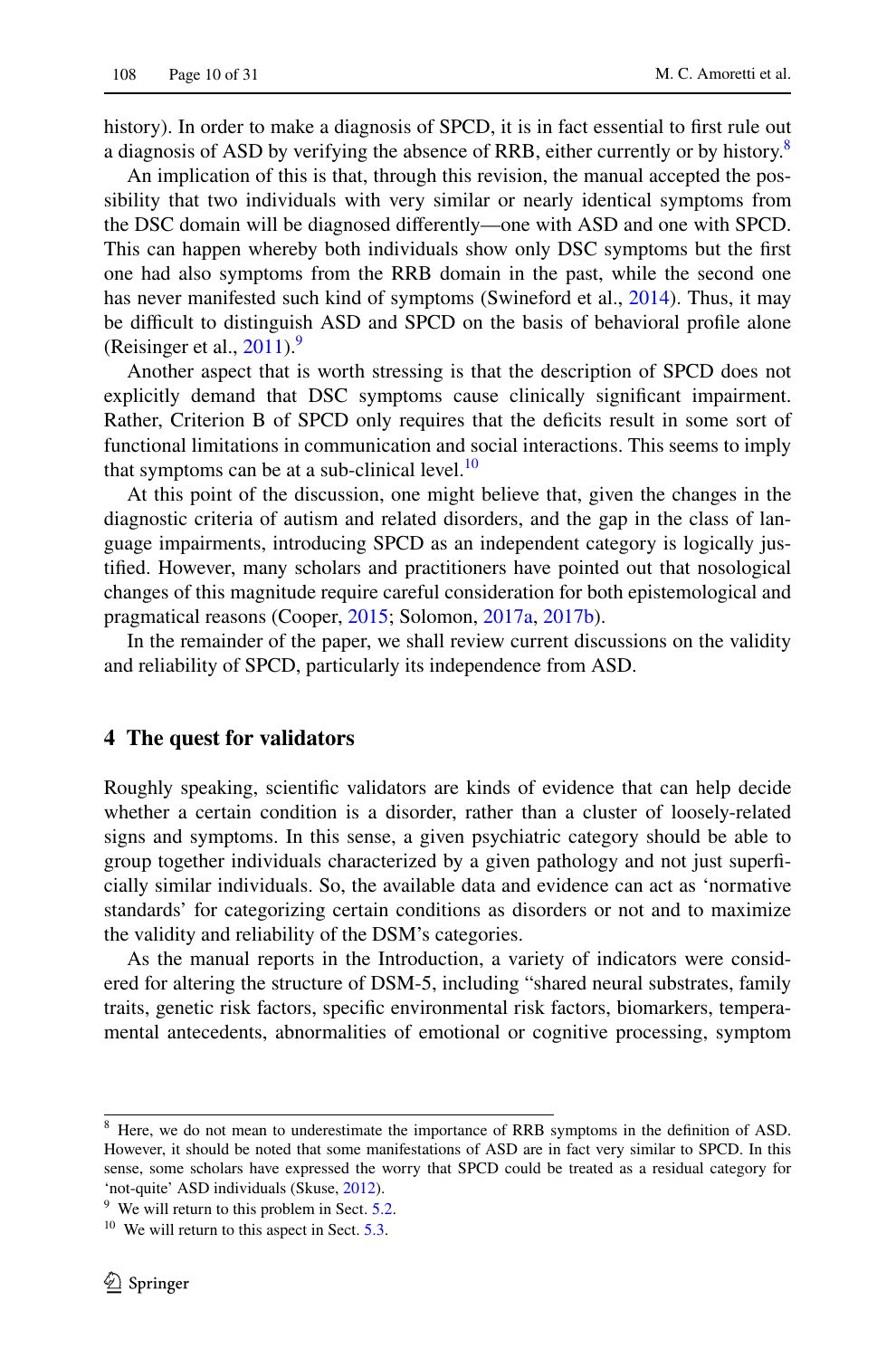similarity, course of illness, high comorbidity, and shared treatment response" (American Psychiatric Association, [2013,](#page-25-0) p. 12).<sup>11</sup>

Validity issues are at the core of DSM-5 revisions of, for instance, autistic and psychotic disorders, where the assessment of a variety of subtypes has been replaced by a dimensional approach aimed at rating the severity of a disorder's core symptoms (on ASD, see Sect. [2](#page-3-0); see also Sect. [5.2](#page-17-0) below). Empirical evidence from epidemiology or neurobiology can also suggest lumping two diferent disorders into one category or splitting one category into two—for instance, in DSM-5, insomnia disorders and narcolepsy involved such two strategies, respectively.<sup>[12](#page-10-1)</sup>

In this view, if two clusters of symptoms turn out to have diferent etiological paths at the genetic or neural level, for instance, then it may be that the two clusters are related to two diferent disorders. For instance, if SPCD turned out to have a completely diferent etiology from both ASD and other communication disorders, that would be evidence that SPCD is a separate disorder and thus requires a dedicated category within the psychiatry nosology.

However, it is unlikely that the study of etiology—nor of any other validator alone—is capable of drawing clear-cut distinctions between mere clusters of symptoms and mental disorders, or even between two distinct disorders, though similar. This can depend on a variety of aspects, including current limitations in biological sciences (Taylor et al., [2013](#page-29-10); Vernes et al., [2008\)](#page-30-0), but also the existent individual variability in the manifestation of symptoms as well as on conceptual aspects involved in the defnition of mental disorders.

Thus, in DSM-5, it is recognized that "the current diagnostic criteria for any single disorder will not necessarily identify a homogeneous group of patients who can be characterized reliably with all of these validators. Available evidence shows that these validators cross existing diagnostic boundaries but tend to congregate more frequently within and across adjacent DSM-5 chapter groups" (American Psychiatric Association, [2013,](#page-25-0) p. 20). This means that various considerations are to be taken into account when we assess the promotion or the elimination of specifc diagnostic categories—including etiological, pragmatic, social, and conceptual ones (Solomon, [2017a](#page-29-8); Tabb, [2019;](#page-29-11) Zachar, [2015\)](#page-30-1).

In the next sections, we will focus on three major, potential validators of SPCD, i.e., etiology, response to treatment, and measurability, and ask whether research on these aspects support the DSM-5 nosological changes outlined in Sects. [2](#page-3-0) and [3.](#page-7-0)

## <span id="page-10-2"></span>**4.1 Etiology**

The frst aspect that we will be considering is whether the data from biological sciences about the etiology of ASD and SPCD can validate SPCD and support the introduction of SPCD as an independent nosological category in the DSM.

<span id="page-10-0"></span><sup>&</sup>lt;sup>11</sup> For a more comprehensive theoretical framework of validation, see Kendler et al.  $(2009)$  $(2009)$ .

<span id="page-10-1"></span><sup>&</sup>lt;sup>12</sup> On lumping and splitting strategies in biology and biomedical sciences, see Craver ([2009\)](#page-27-5) and McKusick [\(1969](#page-28-5)).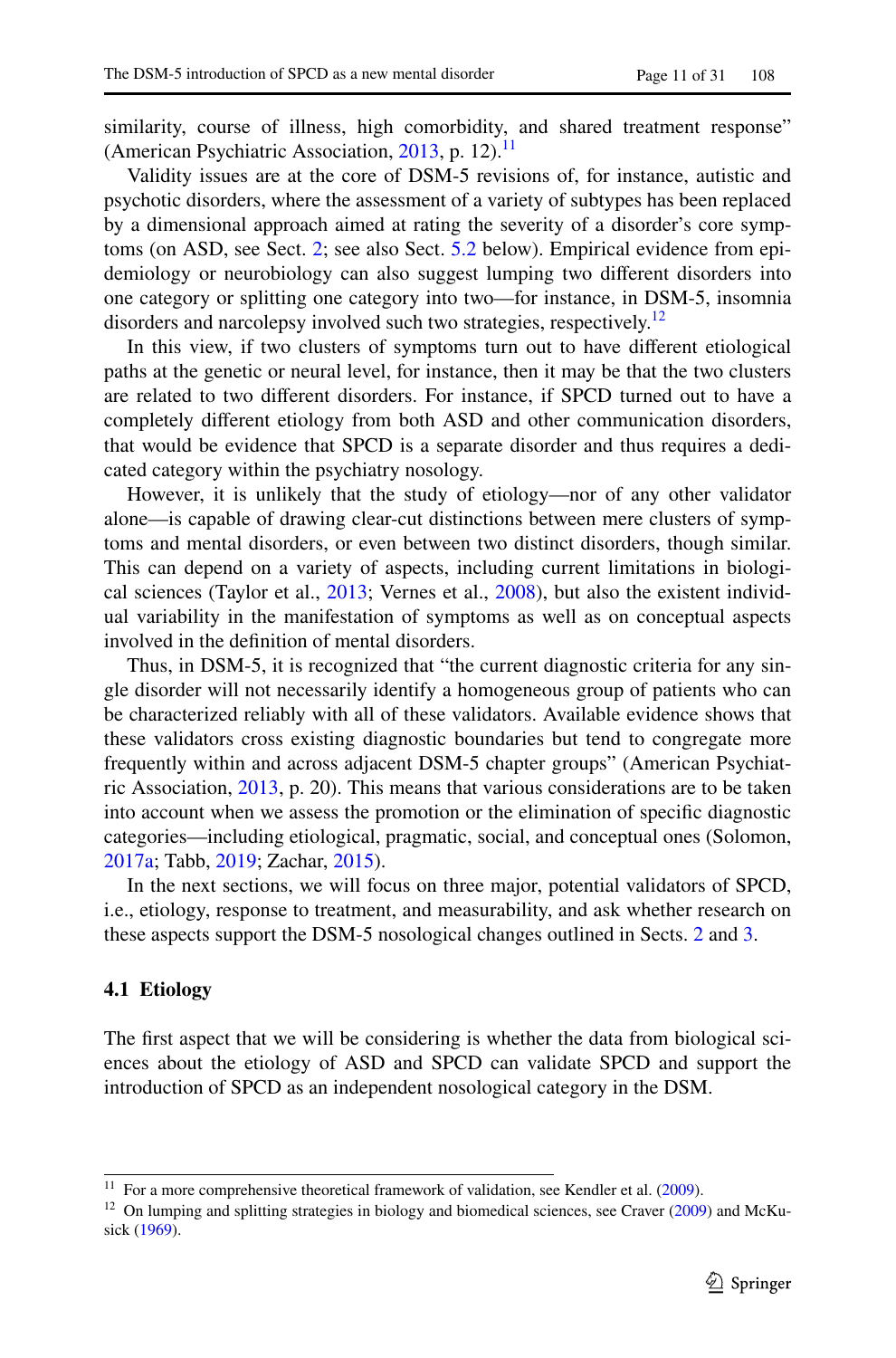As we mentioned above, the etiology of mental disorders can involve a variety of aspects or 'levels' of the biological organization, including genetics, epigenetics, biochemistry, and neurobiology, but can also depend on environmental conditions and life events (Kendler, [2012](#page-27-6); Murphy, [2006](#page-28-6)).

As regards autism-related disorders, it has been classically assumed that deficits in social interactions, defcits in communication, and restricted and repetitive behaviors—that is, the three main classes of symptoms of Autistic Disorder—constitute together some sort of "autism phenotype", sometimes called Broader Autism Phenotype or BAP (see, e.g., Georgiades et al., [2013;](#page-27-7) Piven, [2001](#page-28-7); Piven et al., [1997;](#page-28-8) Sucksmith et al., [2011\)](#page-29-12), and were connected by a common genetic etiology (Bailey et al., [1995;](#page-26-5) Constantino et al., [2004](#page-26-6), [2006](#page-27-8); Folstein & Rutter, [1977;](#page-27-9) Piven & Folstein, [1994](#page-28-9); Rutter, [2000](#page-29-13); Wing & Gould, [1979](#page-30-2)). Moreover, the BAP was generally assumed to be common to clinical and subclinical populations displaying difering levels of RRB and socio-pragmatic impairments (Bailey et al., [1998](#page-26-7); Constantino et al., [2006](#page-27-8); Sucksmith et al., [2011\)](#page-29-12).

Before the publication of DSM-5, however, the BAP assumption was challenged by various fndings showing that people that exhibit severe defcits in social interactions tend to exhibit also severe defcits in communication, but do not necessarily exhibit equally severe symptoms with regard to restricted and repetitive behaviors, and vice versa (Dworzynski et al., [2009](#page-27-10); Mandy & Skuse, [2008](#page-28-10); Mandy et al., [2011;](#page-28-11) Pooni et al., [2012\)](#page-29-14). Other studies argued instead for the independence of the three classes of symptoms—that is, defcits in social interactions, communication, and rigid/repetitive traits—at the genetic, cognitive, and neural levels (Happé & Ronald, [2008](#page-27-11); Happe et al., [2006](#page-29-15); Ronald et al., 2006, [2011](#page-29-16)).<sup>[13](#page-11-0)</sup>

In general, as impairments in social interactions and in communication appeared to correlate stronger with each other, it was somewhat easier to assume that they had a common etiology, so they were categorized into the single domain of DSC. By contrast, as symptoms from the DSC domain appear not to strictly correlate with symptoms from the RRB domain, diferent etiologies and causal pathways for the two domains were suggested. However, the quest for two distinctive causal pathways, consistently associated with the two diferent clusters of symptoms, has been unsuccessful.

Many genetics studies published before the introduction of the new categories of ASD and SPCD already converged on the conclusion that a common etiology for DSC and RRB is likely. As reported by Taylor and Whitehouse in a recent review [\(2016](#page-29-6)), genetic variants were found in common between Autistic Disorder and some CDs (Alarcon et al., [2008](#page-25-4); Arking et al., [2008;](#page-25-5) Bakkaloglu et al., [2008](#page-26-8)), and between both of them and pragmatic impairments (St Pourcain et al., [2013](#page-29-17)).

Studies on the category of SPCD are not numerous, but the hypothesis that SPCD and ASD have diferent etiologies does not seem to have solid bases here either. For instance, Flax and colleagues ([2019\)](#page-27-0), analyzed the data collected from a large

<span id="page-11-0"></span><sup>&</sup>lt;sup>13</sup> It should be noted that if social communication and pragmatic language impairments do not necessarily go together, then the requirement that both clusters of symptoms must be present for a diagnosis of SPCD becomes questionable (Norbury, [2014\)](#page-28-3).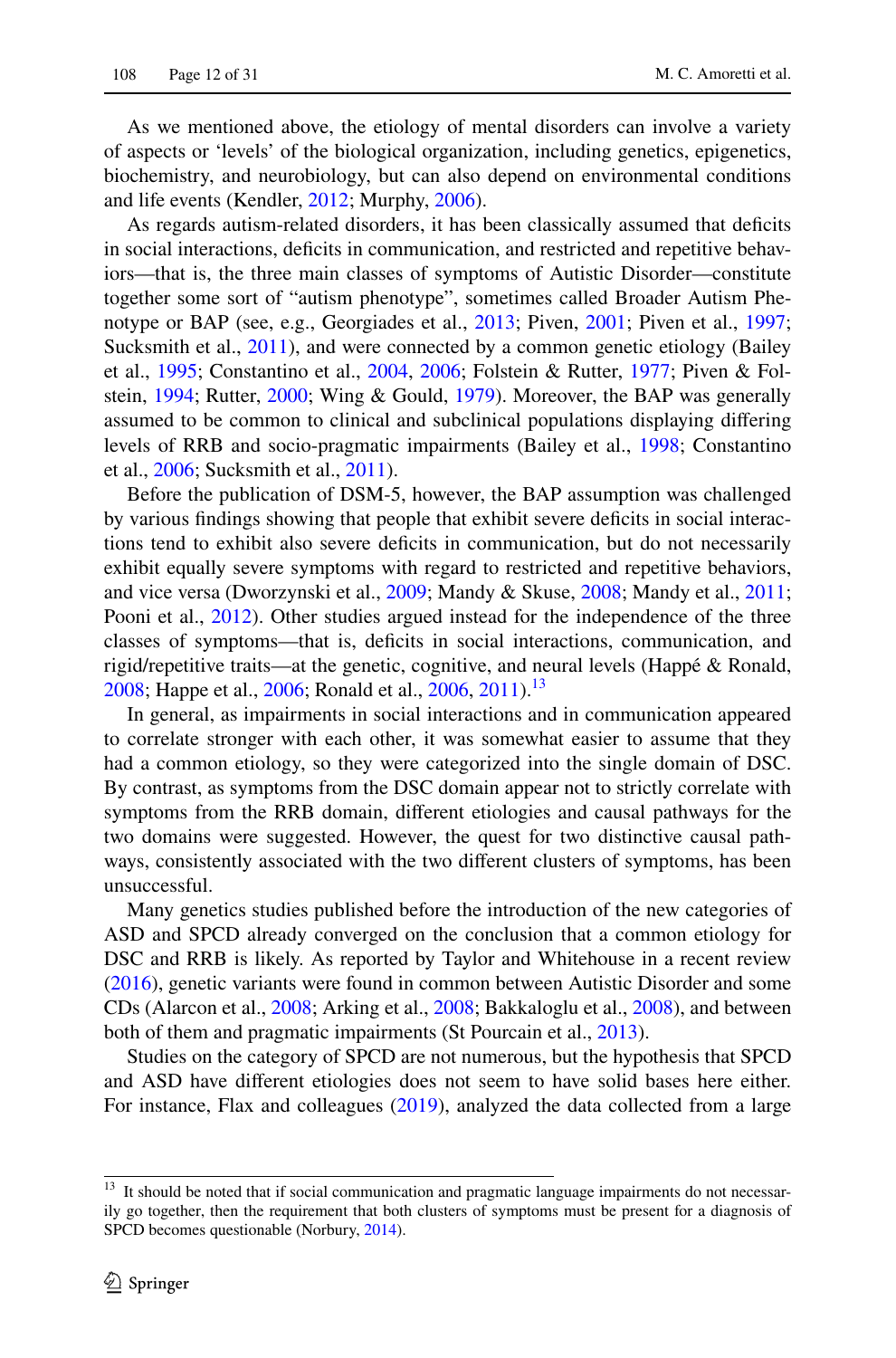number of families that included subjects diagnosed with ASD, subjects with structural language impairments, and healthy individuals. The authors looked for evidence of the presence of social communication issues in the absence of structural language impairments and of clinical levels of RRBs. Results from all three groups showed that there exists a positive correlation between RRBs and pragmatic language impairments, suggesting that the SPCD category does not represent an independent condition.

Further indirect evidence against the independence of RRB and DSC symptoms was provided, for instance, by Brukner-Wertman and colleagues ([2016\)](#page-26-1). The authors noted that, if the two etiologies were independent of each other, then it would be plausible expecting to observe not only people with DSC without RRB (as in the case of SPCD), but also people with RRB without DSC. The fact that people with this symptomatic profile have not been found<sup>[14](#page-12-0)</sup> may suggest that the DSC and RRB domains are not totally independent.

Although the results above are certainly not defnitive, the existing data do not firmly support the hypothesis that SPCD has a specific etiology. In Sect. [6,](#page-21-0) we will return to the potential role of SPCD as a research entity and how this could possibly enhance our understanding of its etiology. In the next section, instead, we shall consider alternative sources of evidence for the validation of SPCD.

#### **4.2 Response to treatment**

Especially when etiologies are highly speculative or the data unclear, as in the case at issue, elements other than etiology can be taken into account for assessing the promotion or the elimination of specifc diagnostic categories (Tabb, [2019;](#page-29-11) Zachar, [2015](#page-30-1)). In this section, we shall assess a second class of potential validators of the SPCD diagnostic category, namely, how patients diagnosed with the disorder tend to respond to treatment.

According to some scholars, treatments that proved to be successful for autismrelated disorders or SLI are poorly efective on people with pragmatic impairments (Gerber et al., [2012\)](#page-27-13), who instead do successfully respond to treatments that are specifcally tailored for them, such as the Social Communication Intervention, an individualized intervention that targets social understanding and interaction, verbal and nonverbal pragmatic skills, and language processing (Adams & Gaile, [2015;](#page-25-6)

<span id="page-12-0"></span><sup>&</sup>lt;sup>14</sup> One might note that symptomatology including RRB but in the absence of DSC characterizes Obsessive–Compulsive Disorder (OCD). In fact, some forms of RRB tend to shade into symptomatic profles that are more typically associated with Obsessive Compulsive Disorder (OCD) (Leekam et al., [2011](#page-28-12); Zandt et al., [2009](#page-30-3)). However, it should be noted that RRB is a very heterogenous category. If we look at the types of RRB symptoms that are typically associated with ASD and OCD, we can notice that such manifestations are quite diferent from each other. In OCD, repetitive behaviors come in the form of compulsions, rituals, or mental acts in response to an obsession, according to rigid rules, or to prevent feared events. In this sense, RRB in OCD involves some 'rational' component relating to dysfunctional beliefs (American Psychiatric Association, [2013,](#page-25-0) pp. 237–238). By contrast, RRB symptoms in ASD seem to have quite a diferent origin and signifcance within a broader picture of individual functioning. It is worth mentioning that the current diagnosis of OCD fails to fully cover the RRB symptoms as manifested in ASD (Brukner-Wertman et al., [2016](#page-26-1)).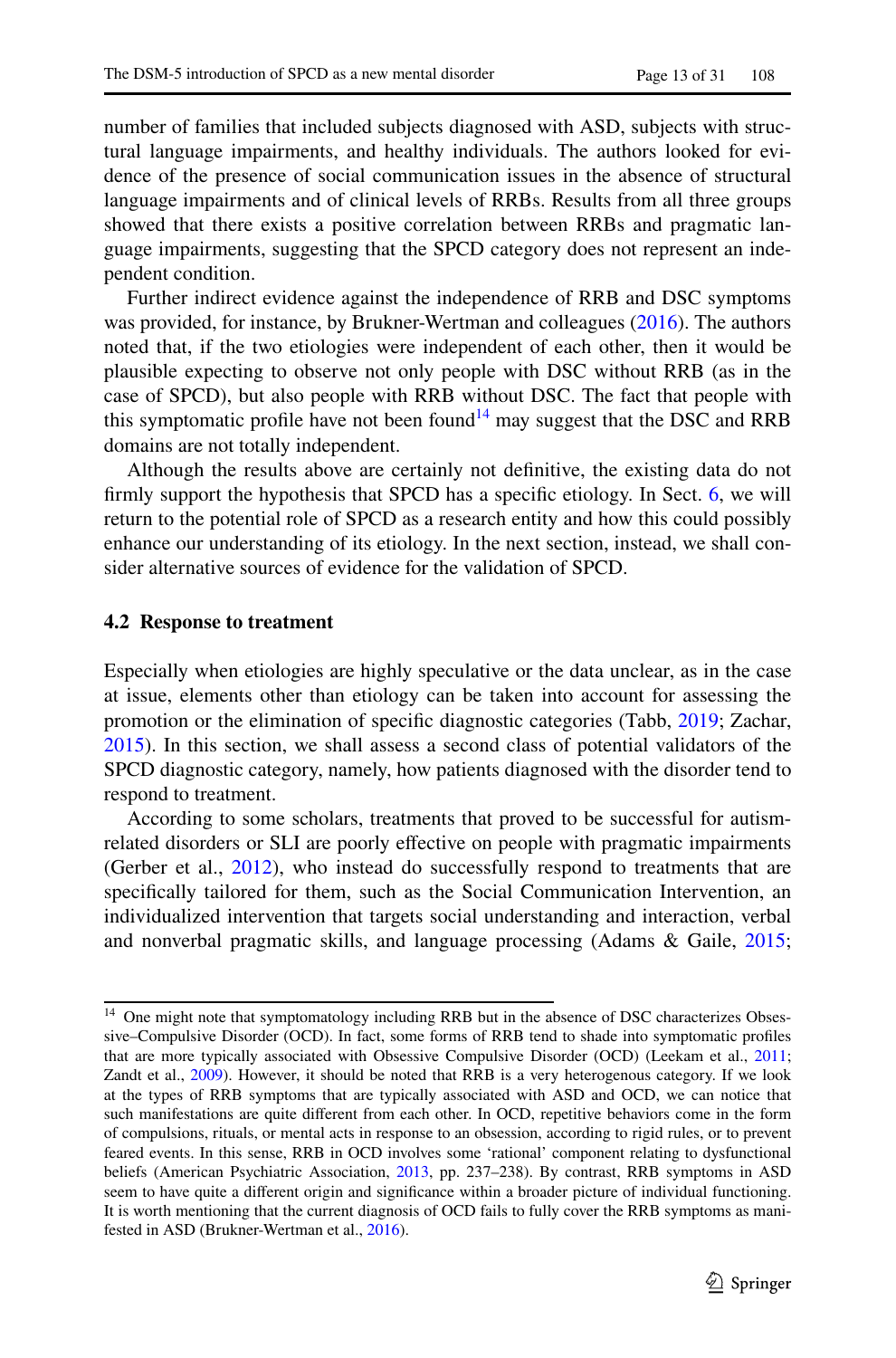Adams et al., [2015;](#page-25-7) Adams et al., [2020](#page-25-8); Adams et al., [2012](#page-25-9); Adams et al., [2011;](#page-25-10) Gaile & Adams, [2018](#page-27-14)). This might suggest that SPCD is an independent nosological category.

However, a conceptual point is worth making as to what response to treatment can really tell us on the validity of mental disorders (and pathologies more generally).

Generally speaking, from the fact that people from one group of the clinical population respond positively to a given treatment, and people from another do not, it does not necessarily follow that people from the two groups sufer from diferent diseases. For instance, it well may be that they sufer from the same disease with diferent severity levels. So, it is possible that mild and severe forms of the same disease require diferent treatments—let us think, for example, of the simple case of a severe migraine compared to a mild one. Similar reasoning might apply to mental disorders like SPCD, too. For the sake of the argument, let us assume that people diagnosed with SPCD poorly respond to treatments that are efective to people diagnosed with ASD or SLI and, vice versa, they successfully respond to treatments that are otherwise inefective to people diagnosed with ASD or SLI. This, however, does not suffice for considering SPCD an independent nosological category; it may well be, for instance, that SPCD is a sub-class or a milder form of ASD (we will return on this possibility in Sect. [6](#page-21-0)).

Unfortunately, the available evidence of diferent responses to treatment is insufficient for settling the issue. First, a common problem of studies on therapies targeted on social communication impairments is that they usually do not exclude ASD patients (who also often have communication impairments). So, most available data cannot be taken to be specifcally about SPCD, but rather involve heterogeneous groups of subjects (Topal et al., [2018\)](#page-29-18).

Second, one may wonder whether all individuals with SPCD would equally beneft from a standardized treatment (Gerber et al., [2012\)](#page-27-13) or would have similar reactions to the same intervention; this might cast doubts on the idea that there would be any actual diference in the response to treatment between SPCD and ASD. Relatedly, one might also ask whether interventions targeting only social-communicative skills would overlook other relevant defcits shared by individuals diagnosed with SPCD—for some examples, see Brukner-Wertman et al. [\(2016](#page-26-1)).

#### **4.3 Measurability**

Let us now consider a third element that can be considered to assess the validity of a new diagnostic category like SPCD, namely, its measurability. In this context, the question of measurability concerns whether a psychological trait or disease, like SPCD, can be reliably measured and assessed independently from other psychological constructs or diseases.

As a general strategy, a way to assess the validity of SPCD would be to determine whether there are *specific* deficits in social communication that appear among the SPCD symptoms but that do not appear in the description of ASD or of other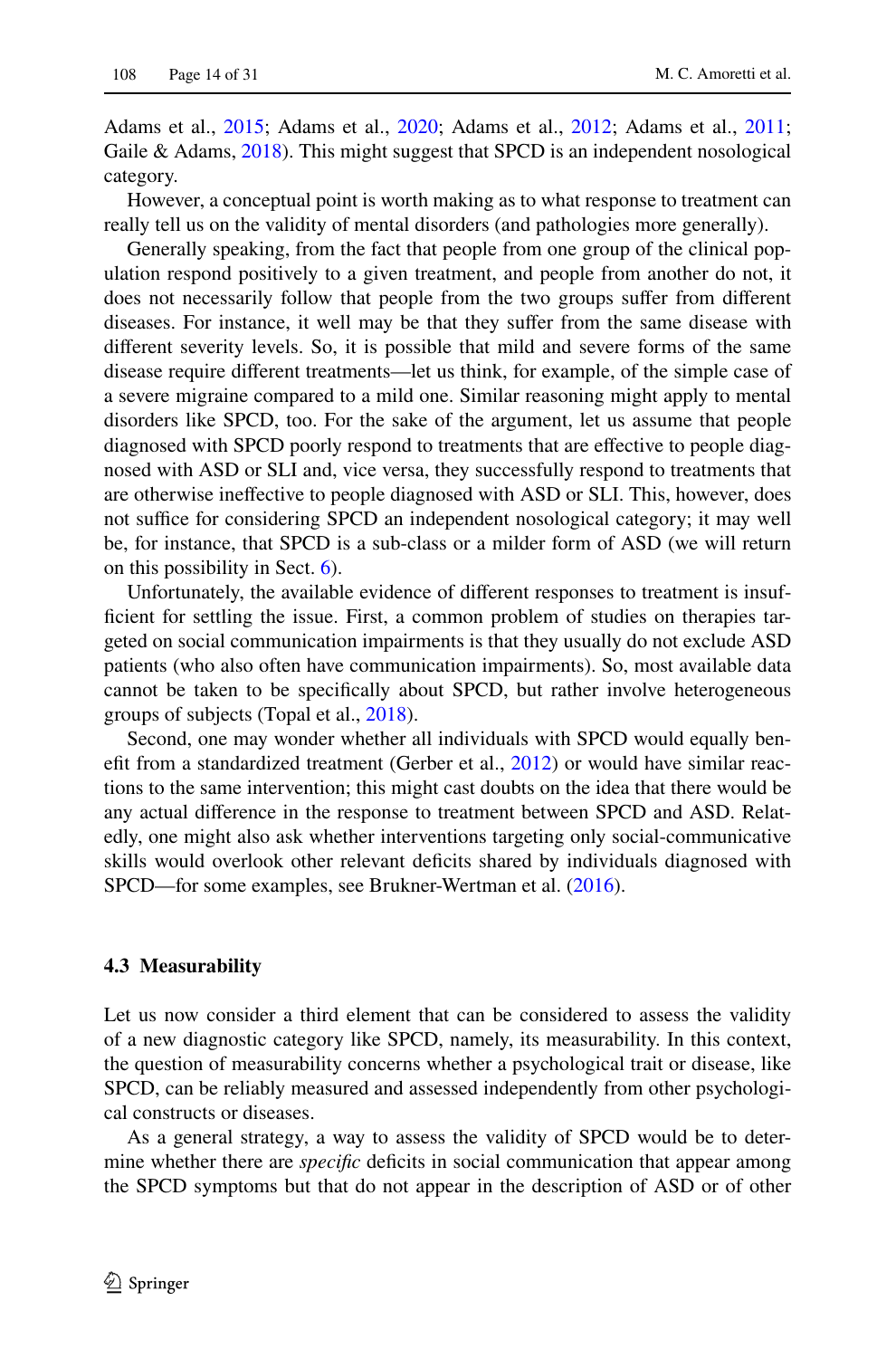relevant communication disorders. *Prima facie*, looking at the DSM-5 diagnostic criteria of ASD and SPCD, it would seem so.

As we outlined in Sects. [2](#page-3-0) and [3,](#page-7-0) ASD symptoms include defcits in social-emotional reciprocity, deficits in nonverbal communicative behaviors, and deficits in developing, maintaining, and understanding relationships. By contrast, SPCD symptoms appear to be more 'fne-grained' and language-related, and include defcits in using communication for social purposes, defcits in the ability to change communication to match context or the needs of the listener, defcits in following rules for conversation and storytelling, deficits in understanding what is not explicitly stated and nonliteral or ambiguous meanings of language.

Even if symptoms are described in a diferent jargon and focus on slightly different aspects of social and pragmatic behavior, the existing literature on SPCD highlights some lack of specificity in the diagnostic tools targeting the pragmatic component of communication that would characterize SPCD symptoms (Flax et al., [2019](#page-27-0); Gerber et al., [2012;](#page-27-13) Ketelaars & Embrechts, [2017](#page-28-0); Topal et al., [2018](#page-29-18)). However, other existing tools might be used to measure the diagnostic features of SPCD (Norbury, [2014;](#page-28-3) Yuan & Dollaghan, [2018\)](#page-30-4).

Notably, social communication and pragmatic abilities are difcult to measure in standardized ways as they are a set of contextually dependent human behaviors that occur in dyadic exchanges (Adams, [2002;](#page-25-11) Volden et al., [2009\)](#page-30-5) and are highly subjected to cultural variations (Carter et al., [2005](#page-26-9)).

The most widely used test is the Children's Communication Checklist-2 (CCC-2), which addresses structural language, higher-order language, pragmatics, social abilities, and interests (Bishop, [2003a,](#page-26-10) [2013](#page-26-11)) and is one of the few norm-referenced and validated questionnaires to measure pragmatic deficits.<sup>15</sup> The CCC-2, combined with the Social Interaction Deviance Composite (SIDC) (Bishop, [2003a,](#page-26-10) [2003b\)](#page-26-12), is in fact able to identify pragmatic abilities that are disproportionately impaired relative to structural language competencies. Unfortunately, the results of the tests may vary considerably depending on the person who completes the questionnaire (e.g., the parents or the teachers) and on the specifc context of interaction (Bishop & Baird, [2001](#page-26-13)). To avoid this problem Bishop and colleagues have formulated a self-reported test, the CC-self-report (Bishop et al., [2009\)](#page-26-14), but it is suitable for older children only and it is unclear whether it adequately takes into account the issue of the lack of self-awareness, that can easily compromise the reliability of the results (Ketelaars & Embrechts, [2017\)](#page-28-0). Leaving these problems aside, it has been pointed out that the CCC-2 cannot screen of children who have SLI or ASD, which are exclusionary diagnoses for SPCD, as the test scores are continuously distributed with no clear categorical boundaries (Flax et al., [2019](#page-27-0); Laws & Bishop, [2004](#page-28-13); Norbury et al., [2004](#page-28-14)).

Regardless, from a conceptual point of view, it should be noted that measurability can unlikely provide bulletproof justifcations of the validity of a nosological

<span id="page-14-0"></span><sup>&</sup>lt;sup>15</sup> Other measures of social, pragmatic, and communicative abilities are discussed in Adams ([2002\)](#page-25-11), Ketelaars & Embrechts ([2017\)](#page-28-0), Norbury ([2014\)](#page-28-3), Swineford et al. ([2014\)](#page-29-3), and Yuan & Dollaghan ([2018\)](#page-30-4). Here we do not review them all as the problems they face are substantially similar.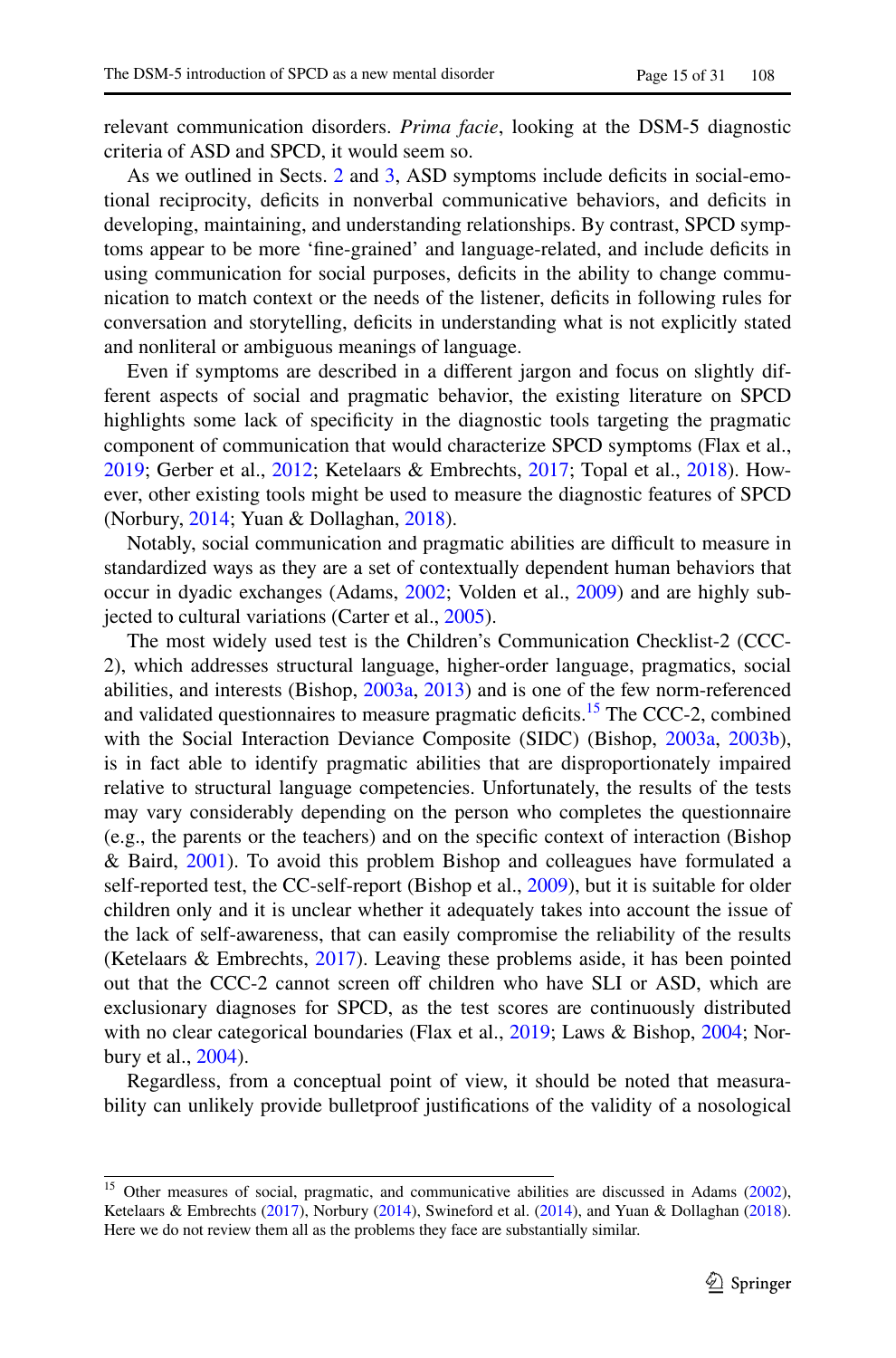category. From the fact that a behavioral or psychological construct can be measured or even operationalized, it does not follow that it is an independent disorder or category. For example, pain can be measured, and it is considered a valid construct or research entity for the sake of research on painkillers that can be targeted by pharmacological studies; but this does not make it a nosological category in either somatic medicine or psychiatry.<sup>[16](#page-15-1)</sup>

## <span id="page-15-0"></span>**5 Reliability and nosological inconsistencies**

In this section, we shall consider three sorts of inconsistencies arising from the DSM-5 revision regarding ASD and SPCD. It should be noted that any change in psychiatric nosology can bring with it some practical shortcomings for patients, such as losing eligibility for clinical services, healthcare assistance, and social support (Cooper, [2015\)](#page-27-1). For this reason, a cautionary approach to nosological revision is generally recommended, as it can impact people's lives in many (often unexpected) ways.

In the case of ASD, we will explain that even additional caution is appropriate due to three peculiarities of the nosological revision: frst, the introduction of the socalled "grandfather clause", which generates contradictions between the two diagnostic systems of DSM-IV and DSM-5 (Sect. [5.1\)](#page-15-2); second, the introduction of the concept of spectrum in place of the concept of category, which implies the coexistence of two diferent (and arguably incompatible) views of ASD, i.e., a dimensional and a categorical one (Sect. [5.2\)](#page-17-0); and third, the introduction of thresholds in the defnition of autism disorders, which opens up a variety of questions about how to draw a line between clinical and sub-clinical levels of symptoms severity (Sect. [5.3\)](#page-19-0).

#### <span id="page-15-2"></span>**5.1 Contradictions in diagnoses and the grandfather clause**

Many scholars and patients' advocates have expressed their worries about the practical consequences of the DSM-5 revisions relating to ASD (Autistic Self Advocacy Network (ASAN), [2012a](#page-26-15), [2012b;](#page-26-16) Greenberg, [2013,](#page-27-15) pp. 296–299; Ne'eman & Kapp, [2012\)](#page-28-15). Indeed, as we mentioned above, losing an ASD diagnosis would imply the exclusion from a well-established network of organizations engaged in clinical services, healthcare assistance, education, employment, economic support, and research.<sup>17</sup> To mitigate worries of this sort, the DSM-5 Task Force included the following clause in the ASD diagnosis:

<span id="page-15-1"></span><sup>&</sup>lt;sup>16</sup> We will return to this point in the Conclusion, where we will discuss the possibility of considering SPCD a research entity.

<span id="page-15-3"></span> $17$  As Weismer et al. [\(2021](#page-30-6)) pointed out, "the types of support and intervention services that are provided within the United States, for instance, difer substantially between these two conditions. There are various support networks and insurance waivers (Medicaid: Autism Services 2019) available for intensive [...] intervention for ASD. However, services for language disorders (which is how SCD is categorized according to DSM-5) are typically intermittent and much less intense".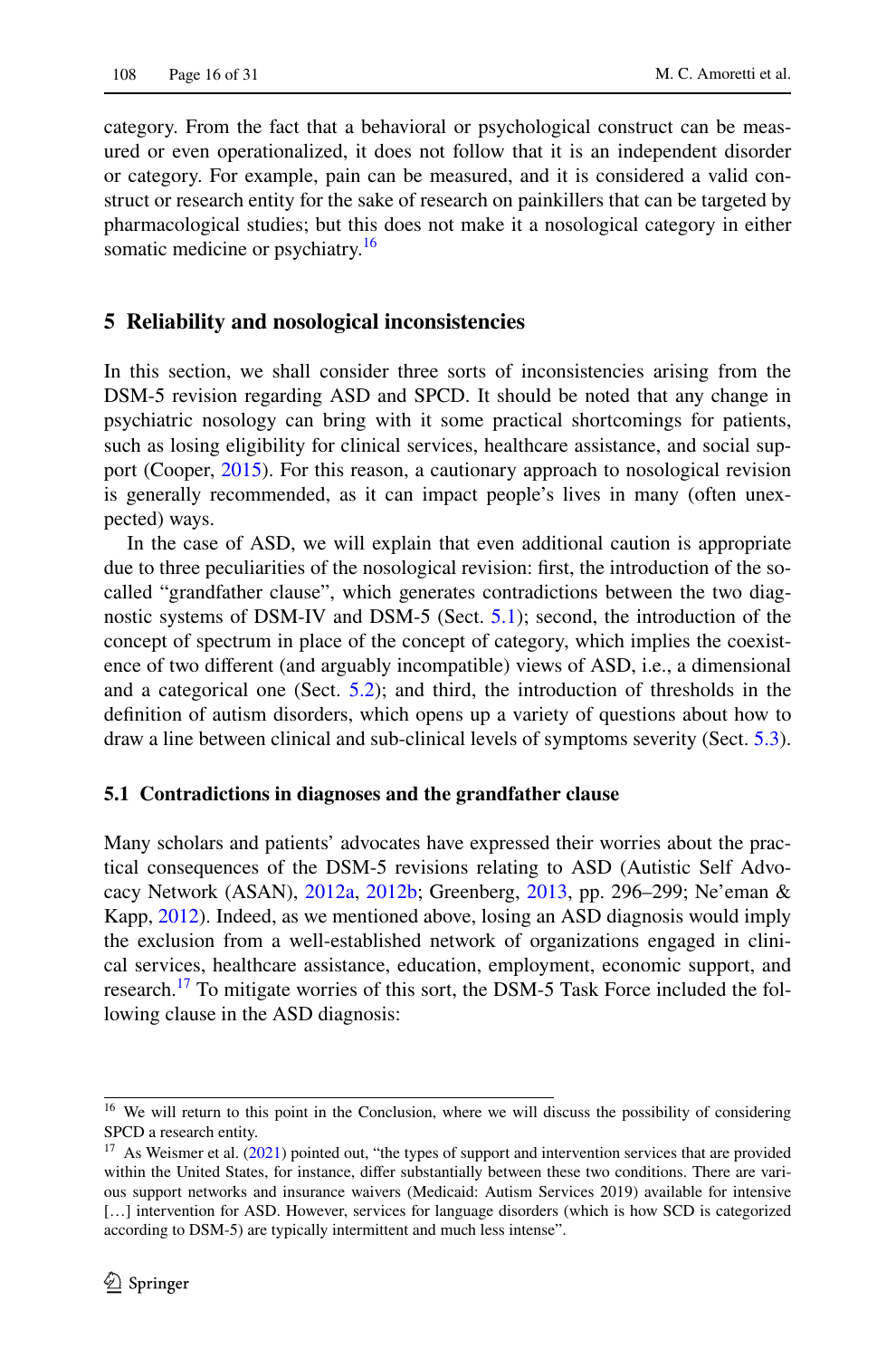"Individuals with a well-established DSM-IV diagnosis of autistic disorder, Asperger's disorder, or pervasive developmental disorder not otherwise specifed [PDD-NOS] should be given the diagnosis of autism spectrum disorder. Individuals who have marked deficits in social communication, but whose symptoms do not otherwise meet criteria for autism spectrum disorder, should be evaluated for social (pragmatic) communication disorder" (American Psychiatric Association, [2013](#page-25-0), p. 51).

As a consequence of this exemption, which is sometimes dubbed "grandfather clause," someone who had already been diagnosed with DSM-IV Autistic Disorder, Asperger's Disorder, or PDD-NOS, should be automatically given a diagnosis of ASD after the publication of DSM-5.

Interestingly, such an ASD diagnosis would be 'inherited' even if the current symptomatology would suggest a diferent diagnosis or even no diagnosis at all under the DSM-5 diagnostic criteria. For instance, an individual who had been diagnosed with PDD-NOS before 2013, and who would now meet the diagnostic criteria for SPCD, would be diagnosed with ASD thanks to the grandfather clause. Likewise, an individual that would now have no diagnosis at all (because she meets neither the ASD criteria nor the SPCD ones), would still be diagnosed with ASD if she had a DSM-IV diagnosis of Asperger's Disorder or PDD-NOS, for instance.

Consequently, individuals who currently have the same symptoms and needs might be given diferent diagnoses or no diagnosis at all, with important clinical and practical consequences. For instance, someone who received a PDD-NOS diagnosis before 2013, and thus inherited an ASD diagnosis because of the grandfather clause, could access a variety of healthcare services relating to autism diagnoses; but, after the publication of DSM-5, an individual with very similar symptoms and needs would be excluded from such services if a diagnosis of SPCD was made instead (Bishop, [2010;](#page-26-17) Dockrell et al., [2012](#page-27-16)). It is worth noting that this is not just an abstract possibility as it has been shown that many individuals that were diagnosed with DSM-IV PDD-NOS may currently be eligible for a DSM-5 SPCD diagnosis (Kim et al., [2014](#page-28-16); Regier et al., [2013\)](#page-29-2).

More generally, one problematic aspect of the grandfather clause is that it extends the lifespan of some DSM-IV categories and thus creates two competing—and to a certain extent contradictory—diagnostic systems, both of which are currently in use (Smith et al., [2015](#page-29-19), p. 2542). Such a situation is quite unique and certainly odd if compared to other psychiatric categories.

The oddness is even greater when another footnote is made explicit. As Cooper [\(2015](#page-27-1)) points out, the DSM-IV put an 'or' instead of an 'and' among the diagnostic criteria of PDD-NOS due to a copyediting error (an error that was corrected later in DSM-IV-TR).<sup>18</sup> Hence, it was theoretically possible to diagnose someone with

<span id="page-16-0"></span><sup>&</sup>lt;sup>18</sup> The DSM-IV criteria of PDD-NOS state that "This category should be used when there is a severe and pervasive impairment in the development of reciprocal social interaction *or* verbal and nonverbal communication skills, or when stereotyped behavior, interests, and activities are present" (DSM-IV, p. 77, emphasis added) while those of DSM-IV-TR states that "This category should be used when there is a severe and pervasive impairment in the development of reciprocal social interaction *associated with* impairment in either verbal or nonverbal communication skills or with the presence of stereotyped behavior, interests, and activities" (DSM-IV-TR, p. 84).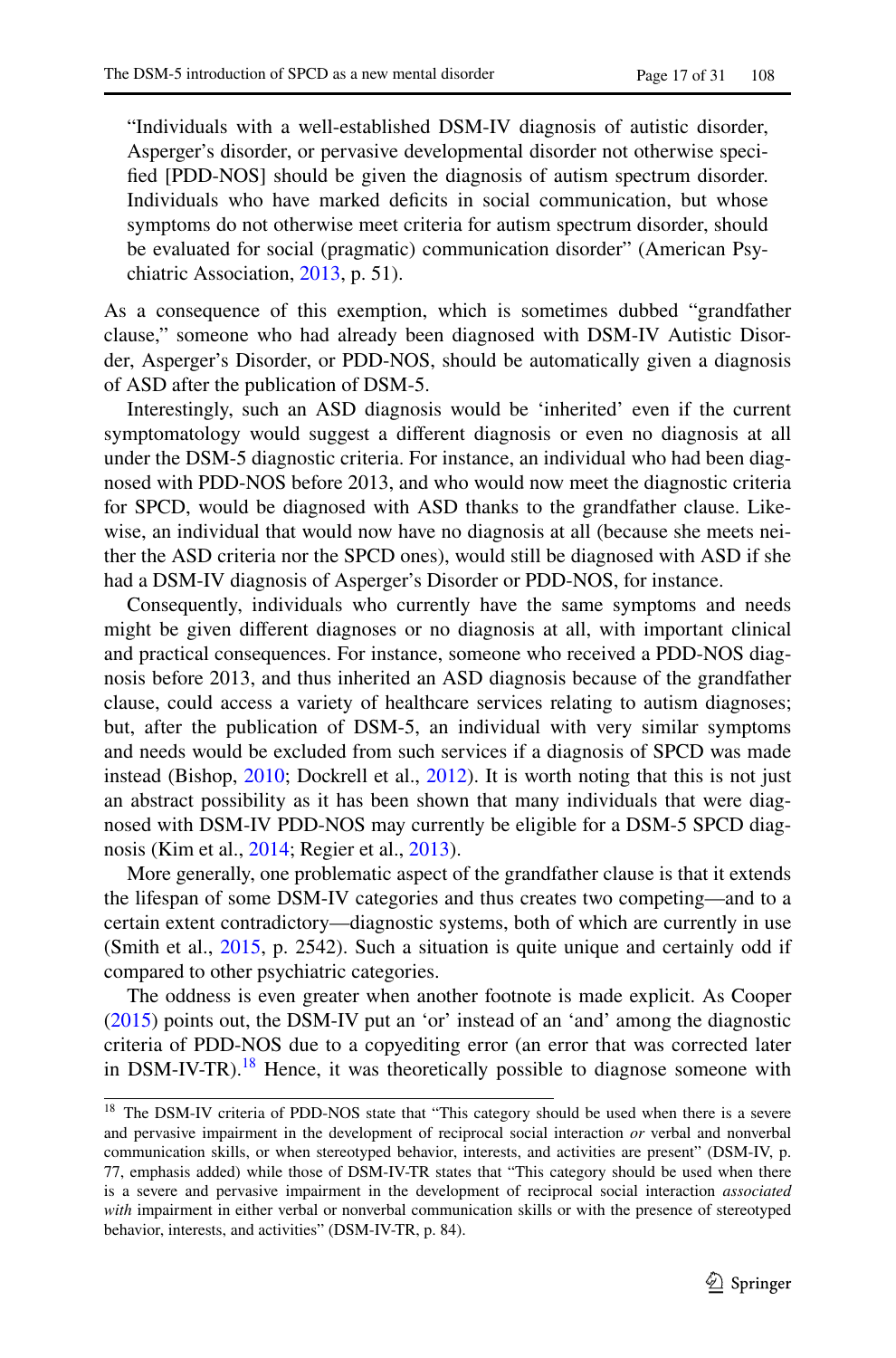PDD-NOS in the absence of problems with social interaction (First & Pincus, [2002\)](#page-27-17), thus diagnosing an individual whose sole symptom was stereotyped behavior, interests, and activities. This means that the grandfather clause did not only 'fossilize' an old diagnosis, but also an unintentionally mistaken one (Cooper, [2015,](#page-27-1) p. 47).

One may object to this line of argument that the DSM is a pragmatic tool that tries to accommodate heterogeneous and competing interests from the many diferent actors involved, such as clinicians, scientists, pharmaceutical and insurance companies, patients and their families (on these general aspects, see Cooper, [2015;](#page-27-1) Pickersgill, [2012;](#page-28-17) Solomon, [2017a\)](#page-29-8); in this view, the presence of contradictions—such as those generated by the grandfather clause—come as no surprise.

However, contradictions in diagnosis should not be taken lightly, even if they are difficult to avoid. The DSM-5 is a "living document" (American Psychiatric Association, [2013,](#page-25-0) p. 13) and must be able to evolve in the light of scientifc discoveries and conceptual criticisms. This is especially pressing since the DSM has the power to defne who is mentally disordered and who is not, with all its moral and practical consequences. Even more important is the fact that contradictions of the sort above are by no means inevitable, as we shall discuss in Sect. [6](#page-21-0).

#### <span id="page-17-0"></span>**5.2 Nosological redundancy and the concept of spectrum**

One of the reasons for introducing the category of Autism Spectrum Disorder—and thus merging together the DSM-IV diagnoses of Autistic Disorder, Childhood Disintegrative Disorder, Asperger's disorder, and PDD-NOS—was the widespread intuition that autism should be regarded as a spectrum, rather than a group of disorders categorically distinct from each other (Chakrabarti et al., [2009](#page-26-18); Lundstrom et al., [2012](#page-28-18); Wing & Gould, [1979](#page-30-2); see also Sect. [2\)](#page-3-0).

Indeed, the manifestation of autistic symptoms varies greatly depending on factors such as the severity of the autistic condition, the developmental level, and the chronological age. Thus, ASD is meant to encompass a variety of conditions characterized by varying levels of symptoms severity—ranging from low (or even zero, see Sect. [2\)](#page-3-0) to severe—that were previously considered as independent disorders, such as Early Infantile Autism, Childhood Autism, Kanner's Autism, High-functioning Autism, Atypical Autism, Childhood Disintegrative Disorder, Asperger's Disorder, and PSS-NOS (American Psychiatric Association, [2013,](#page-25-0) p. 53).<sup>[19](#page-17-1)</sup>

The introduction of a spectrum, however, brought about a variety of inconsistencies, particularly as regards the comparison and diferential diagnosis of ASD and SPCD and the actual range of applicability of the SPCD category. In what follows, we shall consider two alternative readings of SPCD—dimensional and categorical, respectively. Interestingly, such two interpretations are both supported by the DSM-5 characterization of SPCD, though they both come with peculiar issues and

<span id="page-17-1"></span><sup>&</sup>lt;sup>19</sup> The framing of autism-related disorders as a spectrum was also meant to accommodate the results of studies of genetic and environmental risk, which pointed at a dimensional view of psychopathology (American Psychiatric Association, [2013,](#page-25-0) p. 12; see also Jang, [2005;](#page-27-18) Knopik et al., [2017](#page-28-19); Plomin, Haworth, & Davis, [2009](#page-28-20); for a critical analysis, see Serpico, [2020\)](#page-29-20).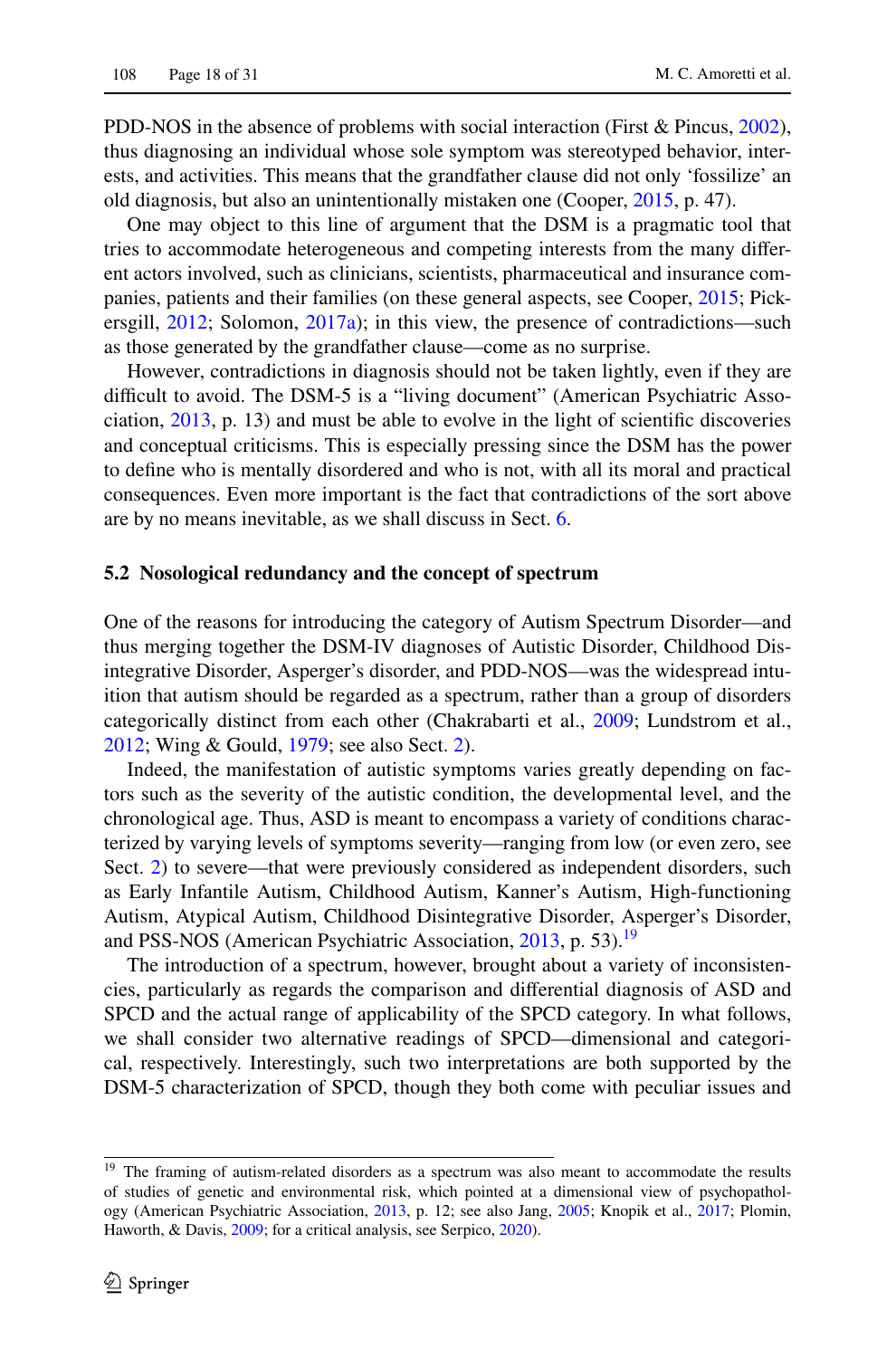leave open conceptual as well as practical questions.<sup>20</sup> But let us proceed step by step.

Conceiving of DSM-IV autistic related disorders as a spectrum means, in the DSM-5's own words, that "symptoms of these disorders represent a single continuum of mild to severe impairments in the two domains of social communication and restrictive repetitive behaviors/interests rather than being distinct disorders" (American Psychiatric Association, [2013,](#page-25-0) p. XIII). As seen in Sect. [2,](#page-3-0) ASD is here conceptualized within a bidimensional framework where each dimension represents one cluster of symptoms, namely, DSC and RRB (see Sect. [2\)](#page-3-0).

If we consider such two main classes of symptoms of ASD, one striking aspect is that an individual with low severity levels (or zero) of RRB symptoms will look very much like an individual with SPCD. So, in principle, a diagnosis of ASD could suffice to include individuals with symptoms from the DSC cluster only, because the spectrum of symptoms of ASD naturally includes the symptoms that are typically observed in SPCD patients (see Fig. [1](#page-19-1)). In this sense, SPCD, intended as an independent nosological category, appears to be redundant.

This problem was identifed, for instance, by Mandy and colleagues [\(2017](#page-28-21)), who could not fnd evidence that SPCD is qualitatively distinct from ASD (see also Weismer et al., [2021\)](#page-30-6). Rather, SPCD individuals appear to lie "on the borderlands of the autism spectrum" (Mandy et al., [2017](#page-28-21), p. 1) or "between ASD and non-ASD" (Mandy et al., [2017](#page-28-21), p. 8), describing people with autistic traits that do not meet the full criteria for an ASD diagnosis.

An alternative reading invites a categorical (rather than dimensional) interpretation of the DSM-5's diagnostic criteria. To clarify this, let us focus on the requirements that RRB symptoms *must be present* currently or by history as well as that *they must cause clinically signifcant impairment* to the subject. These requirements suggest that ASD could be regarded as a disorder characterized by two specifc diagnostic criteria that are individually necessary and jointly sufficient (it is in this sense that the disorder would be characterized in categorical terms, rather than dimensional). Such criteria involve the presence of both two clusters of symptoms of DSC and RRB, but also the fact that such symptoms must cause clinically signifcant impairment to the subject and must be present early in childhood. If this 'categorical' interpretation of ASD holds, then the DSM-5 diagnostic criteria do not really allow for low levels of symptoms expression or even their complete absence, as only symptoms ranging from a certain clinically signifcant threshold to severe, which are present currently or by history, can fgure in an ASD diagnosis. If so, ASD and SPCD would come to appear as separate categorical entities.

Importantly, this categorical view could alleviate the problem above regarding the redundancy of SPCD, as the requirements could prevent the overlap of the two classes of symptoms, because a diagnosis of SPCD will apply only to those cases where RRB symptoms have *never been observed* (neither currently, nor by history). Such view, however, is clearly in contrast with the view of autism-related disorders

<span id="page-18-0"></span><sup>&</sup>lt;sup>20</sup> For recent discussions on this aspect, see Chown & Leatherland ([2021\)](#page-26-19) and Happé & Frith [\(2020](#page-27-19), [2021](#page-27-20)).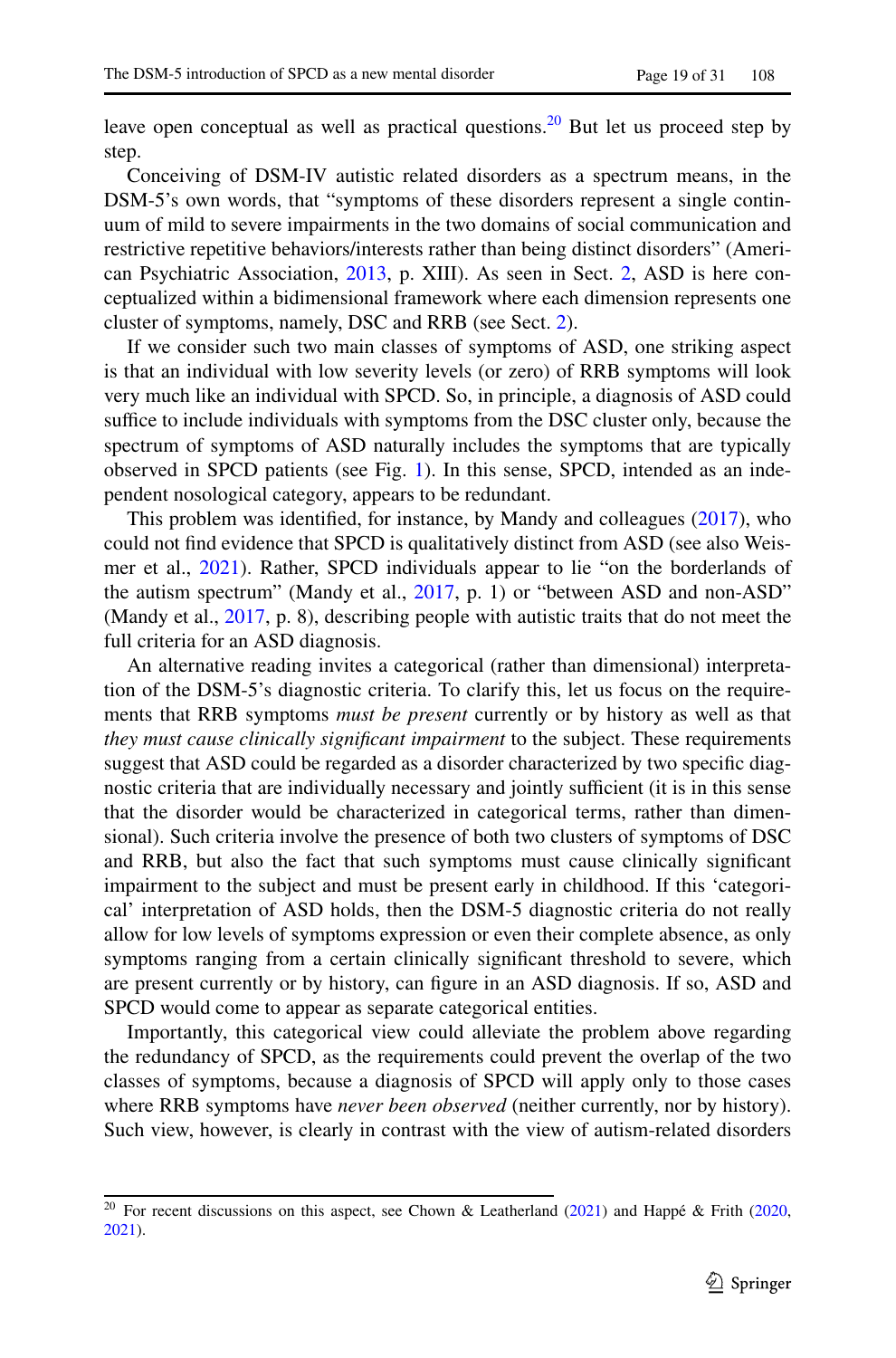

<span id="page-19-1"></span>**Fig. 1** SPCD as a part of the spectrum of ASD

as a spectrum where the value of one of the two dimensions of DSC and RRB can be below Level 1 (see Sect. [2\)](#page-3-0).

Which of the two interpretations does better account for the aims of the DSM ffth version? Is there any way out of this inconsistency?

Although this aspect is never explicitly discussed in DSM-5, it seems to us that the inconsistency could be resolved by assuming that neither DSC nor RRB levels of symptoms severity can have values below a certain threshold (e.g., below Level 1). This possibility is somehow refected by Criterion D of ASD, according to which symptoms should cause clinically signifcant impairment in social, occupational, or other important areas of current functioning (see Sect. [2](#page-3-0))—if we take 'clinically significant' as meaning 'above a clinical threshold', of course. If so, the class of individuals with SPCD would not overlap with the class of people with ASD because people with SPCD would always have RRB symptoms severity equal to zero, while people with ASD would always have RRB symptoms beyond the threshold of clinical signifcance.

Although this may look like a reasonable solution, with the introduction of thresholds more problems come along. In the next section, we shall focus on this aspect.

#### <span id="page-19-0"></span>**5.3 Clinical thresholds and nosological grey areas**

In DSM-5, thresholds are understood as points where the experience associated with one symptom (or a group of symptoms) becomes problematic or pathological. Notably, thresholds are considered as culturally- and context-sensitive, since defning what is problematic or abnormal "depends on cultural norms that are internalized by the individual and applied by others around them, including family members and clinicians" (American Psychiatric Association, [2013,](#page-25-0) p. 14). This is the case for ASD, too (Mandy et al., [2014\)](#page-28-22). In this view, the DSM-5's distinction between mental health and pathology involves conventional or pragmatic elements and can revolve around various parameters, including the number of symptoms, their clinical significance, or their duration (Jang, [2005;](#page-27-18) Knopik et al., [2017\)](#page-28-19).

One of the main reasons for introducing the concept of clinical threshold in the psychiatry nosology is surely the attempt of reducing the occurrence of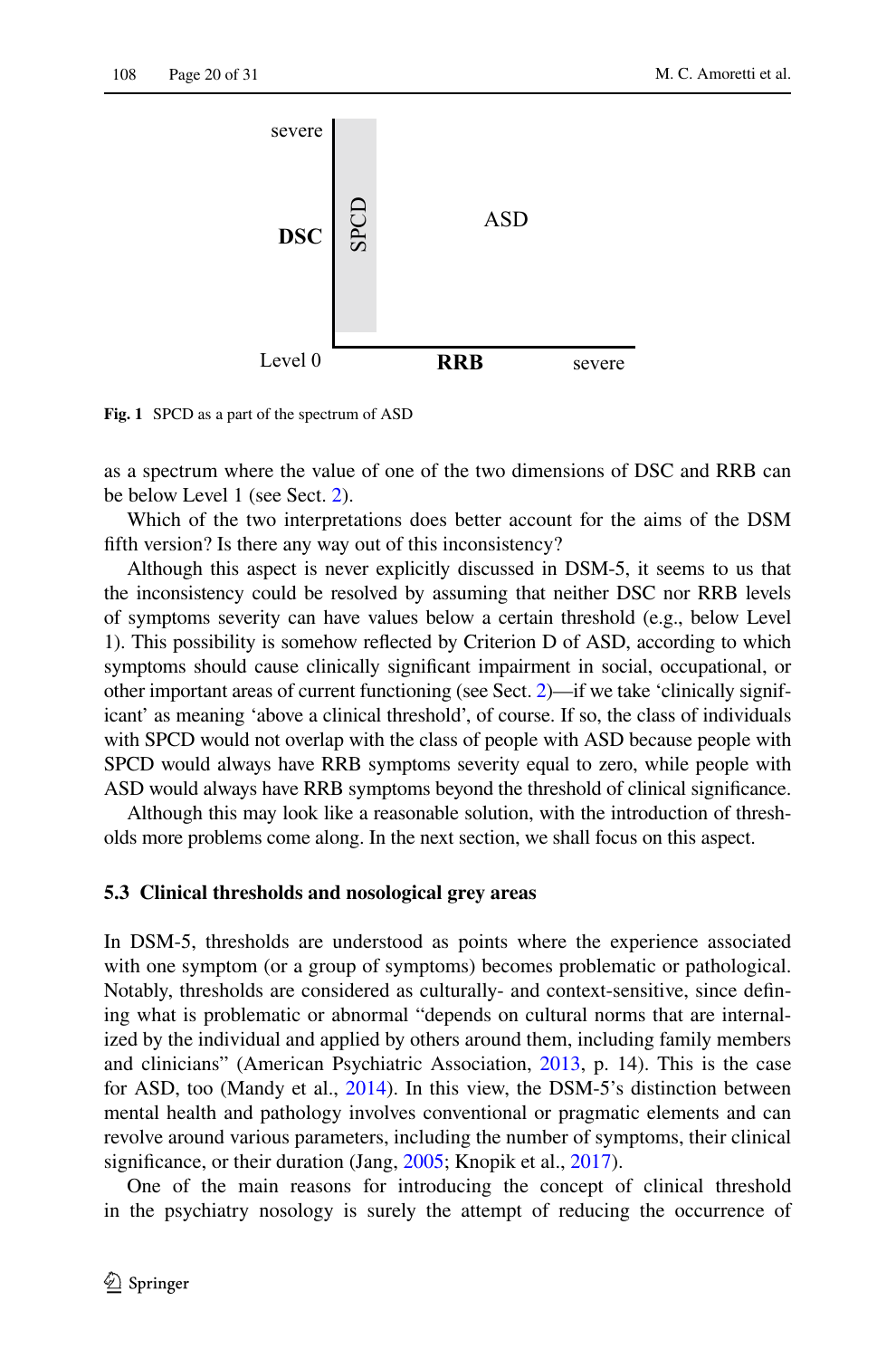overdiagnosis and overtreatment, which bring with them the undesirable consequences of labeling as 'disordered' people who merely behave 'oddly', for instance, with a variety of negative consequences, e.g., stigmatizing individuals and increasing the costs of medical support. $^{21}$ 

Unfortunately, in the case of ASD and SPCD, appealing to thresholds has some problematic consequences, particularly the introduction into the Manual of some 'grey areas' where there is no clear answer to whether an individual is to be diagnosed in a way or another, or not diagnosed at all.

For instance, let us consider someone who has DSC symptoms but sub-clinical RRB symptoms (namely, the severity level of RRB symptoms is below the clinical threshold, however the threshold is defned or assessed). In this case, psychiatrists may disagree as to what diagnosis is better suited for the subject, if any. On the one hand, a diagnosis of SPCD could confate with the principle that "a diagnosis of social (pragmatic) communication disorder should be considered only if the developmental history fails to reveal any evidence of restricted/repetitive patterns of behavior, interests, or activities" (American Psychiatric Association, [2013](#page-25-0), p. 49). Indeed, although RRB symptoms may not reach the clinical threshold, *they may still be present*, and this could discourage a SPCD diagnosis. On the other hand, a diagnosis of ASD would confate with Criterion B of ASD, according to which *at least two out of four* RRB symptoms should be present at a clinically signifcant level, currently or by history (see Sect. [2\)](#page-3-0).

So, an individual with DSC symptoms but *sub-clinical RRB symptoms* or just *one out of four RRB symptoms* could receive no diagnosis. It is worth noting that people afected by DSC and stereotyped language—which is now considered as one variety of RRB (see Sect. [2](#page-3-0))—are quite common, as are individuals afected by DSC and subclinical RRB symptoms (Swineford et al., [2014\)](#page-29-3). In fact, as Nordbury [\(2014](#page-28-3), p. 211) points out, "It is likely that even if children with SPCD do not exhibit enough [RRB]s to meet threshold for ASD, they have elevated levels of [RRB]s relative to peers". However, given the current diagnostic criteria, they would be diagnosed neither with ASD nor SPCD. This delineates a sort of 'gap' in the diagnostic system of DSM-5.

A second issue regards the fact that, although clinical thresholds appear to be mentioned in the description of ASD (see Sect. [5.2\)](#page-17-0), they are defnitely not considered in SPCD. So, a diagnosis of ASD applies only when DSC and RRB symptoms are clinically signifcant, thus avoiding overdiagnosis and overtreatment. But what about individuals with sub-clinical DSC symptoms and no RRB symptoms, then? At the present state, DSM-5 would in principle allow one to diagnose such individuals with SPCD even if they exhibit just odd behaviors and do not necessitate any specifc treatment. Unless some threshold is introduced in the SPCD category too, this may push forward the risk of overdiagnosis and medicalization of healthy individuals.

<span id="page-20-0"></span><sup>&</sup>lt;sup>21</sup> With regards to ASD, this point was made clear by David Kupfer in a series of interviews (Harmon, [2012](#page-27-21); Verhoef, [2010](#page-30-7)).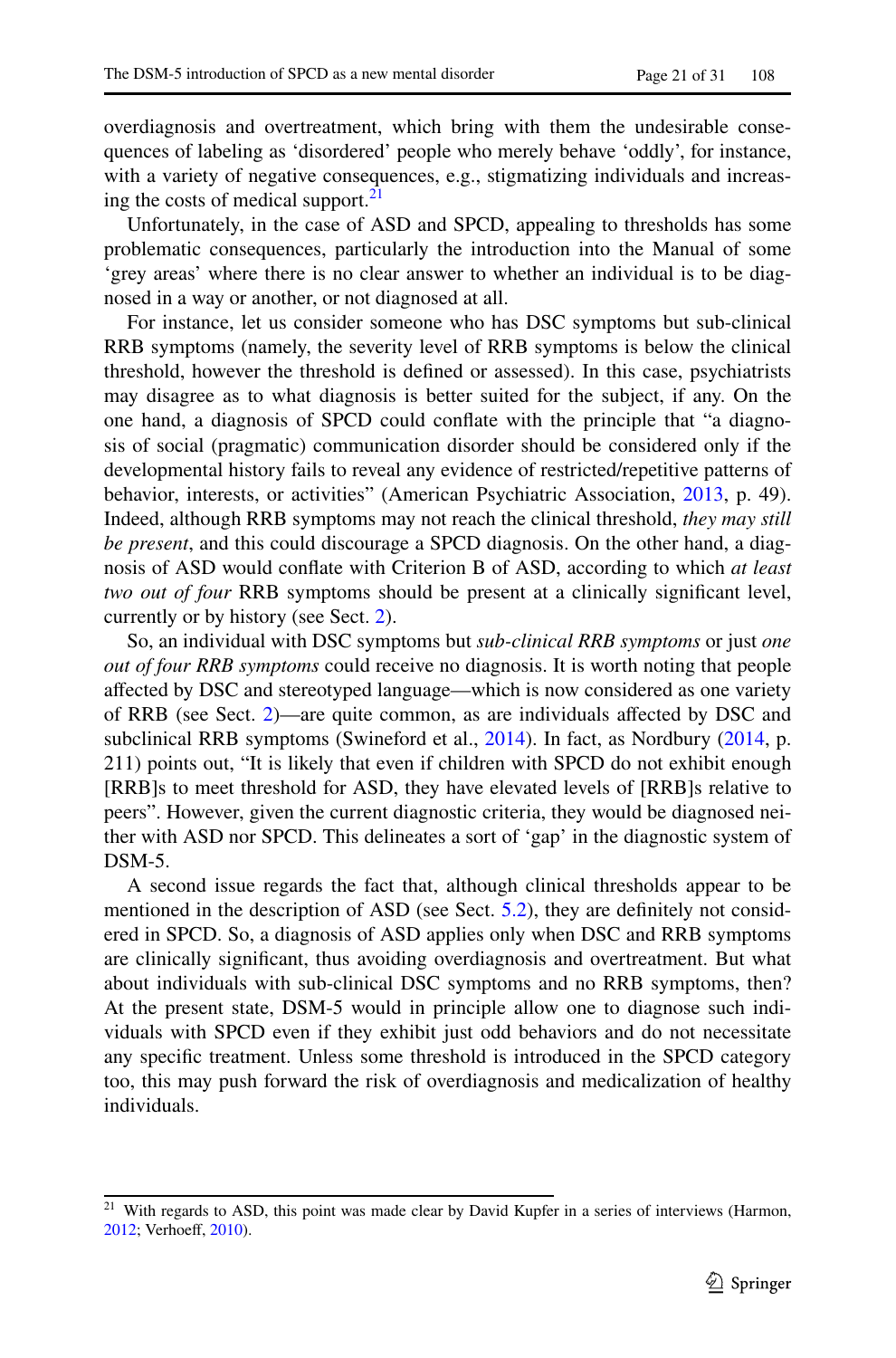Finally, it should be noted that the concept of threshold itself is barely defned even in more basic science like genetics and developmental biology (Serpico,  $2020$ ).<sup>22</sup> This brings about some arbitrariness into diagnosis as to what 'sub-clinical' means, decreasing the DSM-5's reliability. For instance, in the case of RRB, some psychiatrists may understand it as the complete absence of RRB, while others may understand it as having some form of RRB, though 'not problematic'—whatever this means.

It is not the aim of this paper to investigate the concept of threshold and delineate a distinction between clinical and sub-clinical symptoms in ASD. But we would like to highlight that the introduction of thresholds would pave the way to a variety of ambiguities as regards the status of SPCD and ASD. This is a cost that might not be worth paying—certainly not if the very purpose of the concept of threshold is justifying the introduction of SPCD as an independent disorder in the DSM.

## <span id="page-21-0"></span>**6 Concluding discussion on the future of SPCD**

In this paper, we reviewed the existing literature on the validity and reliability of the DSM-5 category of Social Pragmatic Communication Disorders (SPCD) and discussed epistemological and ethical questions raised by the DSM-5 revision of Pervasive Developmental Disorders (PDDs) and Communication Disorders (CDs).

In the frst part, we summarized the major aspects of this nosological revision, particularly the introduction of the categories of Autism Spectrum Disorder (ASD) and SPCD.

Then, we reviewed the literature on SPCD as regards three major validators, namely, etiology, response to treatment, and measurability. A general message arising from the material here reviewed is that, at the current state of evidence, the cluster of symptoms associated with SPCD appears not to be independent of the cluster of symptoms associated with ASD.

Finally, we pointed to three types of inconsistencies in the DSM contemporary nosology that originate from the DSM-5 revision of PDDs and CDs, some of which are due to the existence of two competing diagnostic systems (from DSM-IV and DSM-5, respectively), some others to the appeal to the concepts of *spectrum* and *threshold*, which both generate diagnostic 'grey areas' or redundancy. Taken together, these three key issues cast doubts on the actual reliability of diagnoses in the DSC and RRB domains.

In the fnal part of the paper, we also explained that a decision is yet to be made between two possible interpretations of the status of ASD that is, as a dimensional or a categorical disorder. Notably, both such alternatives are somehow compatible with the available scientific evidence, but none of them is at present fully endorsed

<span id="page-21-1"></span><sup>&</sup>lt;sup>22</sup> Notably, the question of what can constitute a threshold between normal and psychopathological states is of utmost importance to achieve a clear defntion of dimensionality. Indeed, depending on whether thresholds are understood as conventional (involving, e.g., clinical or pragmatical factors) or as 'natural discontinuites,' the very concept of dimension can change (for a discussion, see Serpico, [2020](#page-29-20)).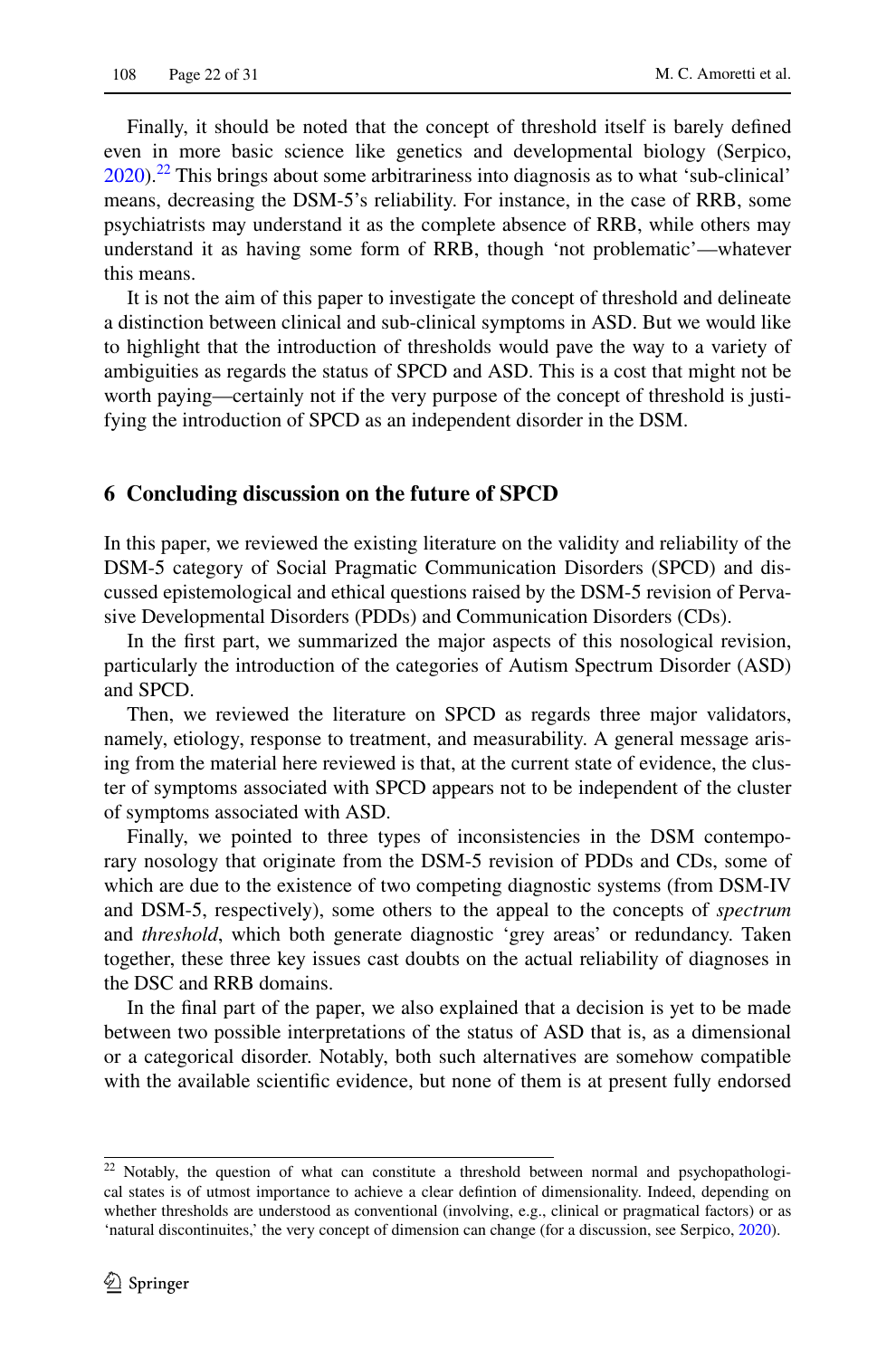by DSM-5; and still, both have diferent implications for the inclusion or exclusion of SPCD from the psychiatry nosography.

First, we can consider ASD as a bidimensional spectrum where the symptoms can range from zero to severe; this would lead us to delete the SPCD nosological category as redundant, since individuals with DSC symptoms could be diagnosed with both SPCD and ASD (i.e., ASD without RRB symptoms would be phenotypically identical to individuals with SPCD). A second option is to consider ASD as a bidimensional spectrum but introduce a 'threshold requirement', thus denying that symptoms can be at a sub-clinical level for a diagnosis to occur. This option would allow us to consider ASD and SPCD as two independent disorders but would have unpalatable consequences in terms of clinical decision making relating to the defnition of clinical and sub-clinical symptoms. This would decrease the reliability of both diagnoses.

In the remainder of the paper, we would like to consider whether SPCD could play any role in contemporary psychiatry other than that of an independent mental disorder. An interesting aspect is that the evidence supposedly in favor of SPCD as an independent category is also compatible with 'more conservative' options, none of which require us to revise the psychiatric nosology as drastically as DSM-5 did.<sup>23</sup> We will be considering three main options that can be detected in the debate on SPCD: first, the reduction of SPCD to a subtype of another disorder or macro-category; second, the conceptualization of SPCD as a cluster of symptoms; and third, its conversion into a research entity. Let us see them one by one.

A frst possibility is the introduction in the DSM of a subtype of one existing macro-category or disorder falling within CDs, SLI, or ASD. This proposal was made, for instance, by Jill Boucher who, in a 1998 clinical forum on the issue, concluded that "It appears that if SP[C]D is to be confrmed as a distinct diagnostic entity there are two possible niches which it could logically occupy: 1. It could be a subtype of autism; 2. It could be a subtype of SLI. There is, of course, a third possibility which builds on the other two; 3. That SP[C]D qualifes as a subtype of autism and as a subtype of SLI, forming what would be a most interesting interme-diate disorder" (Boucher, [1998,](#page-26-20) p. 79). The view of SPCD symptomatology as part of a broader category is also supported by Helen Tager-Flusber ([2018\)](#page-29-21), who wrote: "There are no new assessment tools, no clearer diagnostic criteria, no stronger evidence for the existence of the condition and no innovative, efective interventions. This is not to say that pragmatic impairments don't exist. On the contrary, they appear prominently as a core feature of autism and as a co-occurring condition for many children and adults with neurodevelopmental condition".<sup>[24](#page-22-1)</sup>

A second palatable option is considering SPCD as a special cluster of symptoms, including social communication and pragmatic language impairments, that are

<span id="page-22-0"></span><sup>&</sup>lt;sup>23</sup> Note that an important piece of evidence involved in the introduction of SPCD into DSM-5 was the individuation of a class of subjects with pragmatic language impairments, but with no RRB symptoms nor phonological, structural, and semantic linguistic impairments.<br><sup>24</sup> See https://www.spectrumnews.org/opinion/viewpoint/no-

<span id="page-22-1"></span>[https://www.spectrumnews.org/opinion/viewpoint/no-one-needs-diagnosis-social-communicat](https://www.spectrumnews.org/opinion/viewpoint/no-one-needs-diagnosis-social-communication-disorder) [ion-disorder.](https://www.spectrumnews.org/opinion/viewpoint/no-one-needs-diagnosis-social-communication-disorder)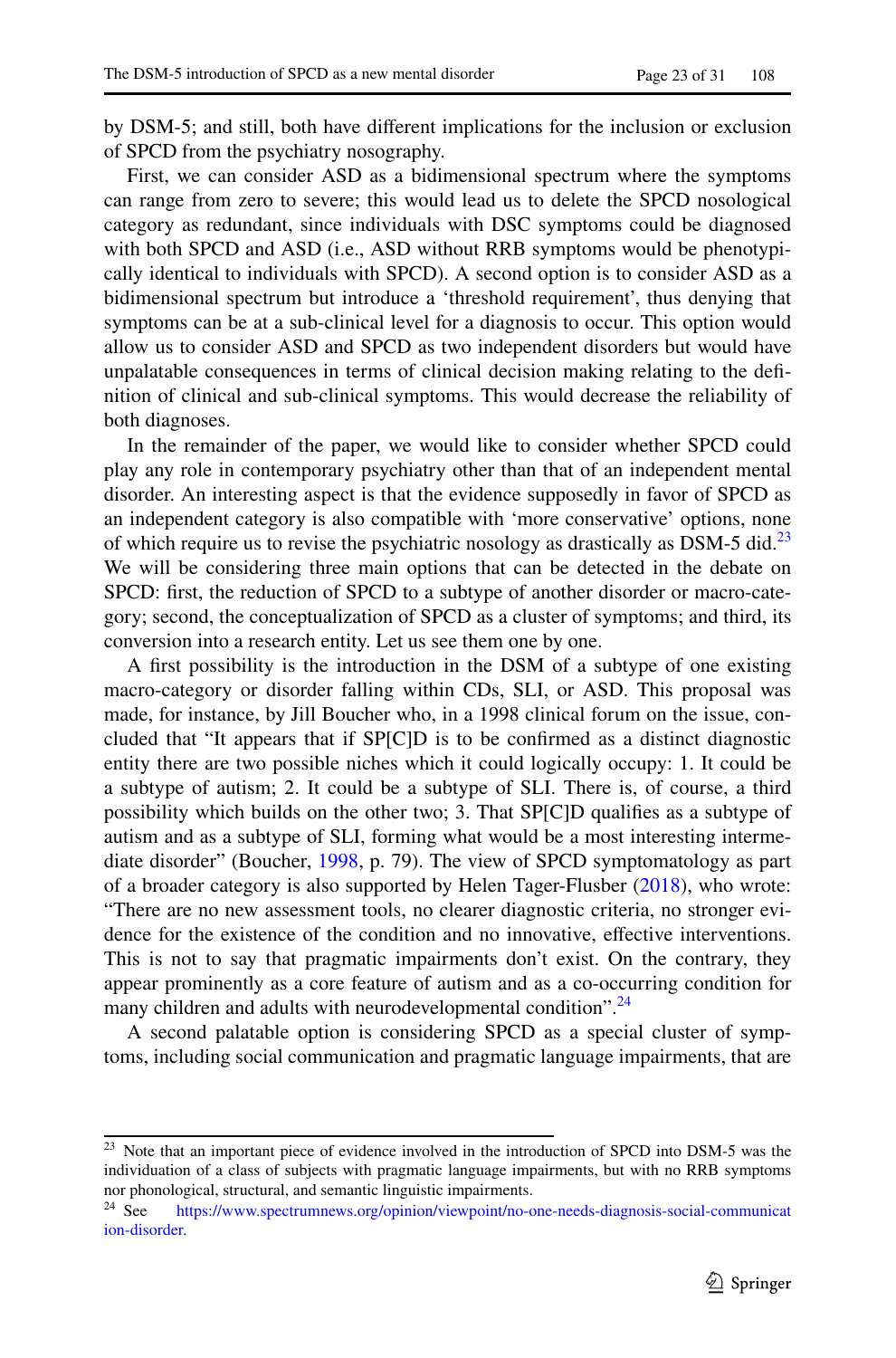statistically associated with each other and thus tend to display and evolve together (Norbury, [2014\)](#page-28-3). To make a comparison, let us think about symptoms such as cough, fever, and fatigue: although they often come together, it is well known that they are not indicative of any specifc, independent somatic disease. Rather, they are part of a cluster of symptoms that is common to many somatic diseases, such as diferent kinds of viral infuenza, pulmonary infammation, and so on.

If we consider the comorbidity of SPCD with other mental and somatic conditions, the interpretation of SPCD as a cluster of symptoms sounds very plausible. Indeed, symptoms from the DSC domain are common to many diferent mental and somatic conditions, such as ADHD, William's Syndrome, Conduct disorder, Closed head injury, and Spina bifda. This suggests that the presence of DSC symptoms without RRB symptoms is not necessarily indicative of a specifc mental disorder, like SPCD.

That the signs and symptoms of a proposed diagnosis tend to cluster together is, of course, an empirical hypothesis that needs to be further tested. However, an intriguing aspect of this interpretation of SPCD is that, just like nosological categories, clusters of symptoms can provide the basis for pharmacological or clinical studies more generally. Unlike nosological categories, however, they do not have an immediate impact on healthcare and ultimately on the everyday management of patients.

This leads us to a third potential interpretation of SPCD, according to which SPCD is to be considered as a research entity.<sup>25</sup> Within a research agenda on SPCD, one could choose to bet on the distinction between the DSC and RRB domains and investigate whether there actually exist two distinct etiologies (see Sect. [4.1](#page-10-2)). This could certainly be benefcial for biomedical research as it would allow us to further investigate the validity of SPCD; at the same time, taking SPCD as a research entity would not reshape the psychiatry nosology directly, which seems to us essential due to the unexpected effects this might have on the clinical practice.<sup>26</sup> If so, more studies will be hopefully carried on, as some scholars recommended (Mandy et al., [2017](#page-28-21); Topal et al., [2018](#page-29-18)).

Similar considerations were made, for instance, by Brukner-Wertman and colleagues [\(2016](#page-26-1), p. 2823), who pointed out that if the etiologies of DSC and RRB are independent, then not just one, but two new nosological categories should be logically introduced: not only SPCD, to cover DSC symptoms without RRB, but also another category aimed at covering RRB symptoms without DSC.<sup>27</sup> However, Brukner-Wertman and colleagues noticed that the implementation of a research hypothesis in a clinical manual could be dangerous in terms of the impact on many patients' life.

<span id="page-23-0"></span><sup>&</sup>lt;sup>25</sup> To take another example, other mental disorders, such as Feeding disorders, might also be considered as research entities, rather than independent nosological categories (Amoretti, [2020\)](#page-25-12).

<span id="page-23-1"></span><sup>&</sup>lt;sup>26</sup> It should be noted that this hypothesis is by no means incompatible with the above interpretation of SPCD as a cluster of symptoms.

<span id="page-23-2"></span> $27$  We introduced this point in Sect. [4.1](#page-10-2).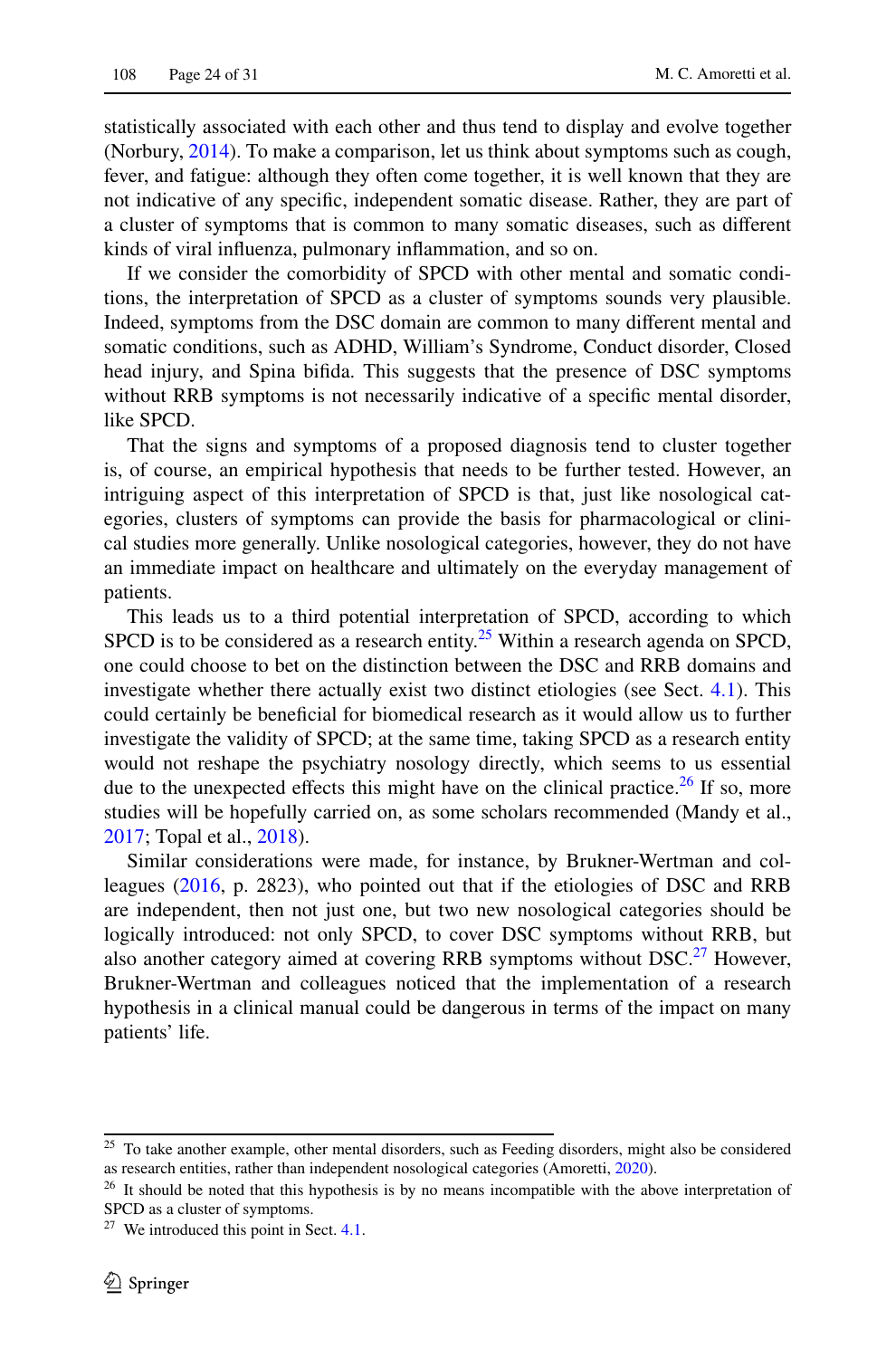This connects to a general question regarding what factors, other than scientifc evidence, can guide the delineation of the future psychiatric nosology.

That both epistemic and non-epistemic factors can impact scientifc taxonomies is a central topic in contemporary philosophy of science (Boyd, [1999;](#page-26-21) Chakravartty, [2007](#page-26-22); Craver, [2009](#page-27-5); Dupré, [1993](#page-27-22); Hacking, [1991;](#page-27-23) Onishi & Serpico, [2021](#page-28-23)). In the case of psychiatric categories, this can involve diferent aims characterizing diferent sub-felds of psychiatry (e.g., explanation, treatment, prevention), but also normative judgments aimed at avoiding potentially negative social or clinical outcomes (Cooper, [2015;](#page-27-1) Solomon, [2017a](#page-29-8); Tabb, [2019;](#page-29-11) Zachar, [2015](#page-30-1)).

For instance, an aspect that should be taken into account is that, if SPCD is regarded as an independent disorder belonging to the macro-category of CDs, then the range of treatment options accessible to individuals diagnosed with SPCD would be much limited. In principle, if therapies specifcally designed for ASD existed, they might not even be considered for a child diagnosed with SPCD, even if the impairments in the socio-communicative domain may be the same. Even more worrisome is that, in practice, a child diagnosed with SPCD could not access therapies dedicated to subjects afected with ASD who can rely on a deep-rooted system of healthcare support (Autistic Self Advocacy Network (ASAN), [2012a](#page-26-15), [2012b;](#page-26-16) Ne'eman & Kapp, [2012](#page-28-15)). It has already been documented not only that funding for research on ASD far exceeds that for CDs (Bishop, [2010](#page-26-17)), but also that children with ASD receive far more intensive and regular educational support (Dockrell et al., [2012](#page-27-16); Tanguay, [2011](#page-29-22); Weismer et al., [2021](#page-30-6); see also Sect. [5.1](#page-15-2) above). As Brukner-Wertman and colleagues noted, "Since the diagnosis of autism is associated with a well-established network of organizations engaged in public health, education, employment, economic benefts and research, excluding SPCD from this network raises the question of how will the official systems deal with it" (Brukner-Wertman et al., [2016](#page-26-1), p. 2826). Relatedly, Weismer et al., ([2021\)](#page-30-6) argued that "children with ASD and SCD may have overlapping service needs and we may be overlooking concomitant psychopathology or subtle RBB manifestations in SCD cases if we focus solely on treatment of social communication" (Weismer et al., [2021](#page-30-6)).

In the absence of conclusive empirical evidence, and in the light of the uncertainty outlined throughout the paper, it seems to us very reasonable that the pragmatic and ethical considerations above should enter the decision of introducing, maintaining, or eliminating a category like SPCD. More generally, we believe that assessing non-evidential reasons and background conceptual assumptions should be part and parcel of both the philosophical and the scientifc work, especially in domains like psychiatry, where the consensus is arguably less frmly established than in other scientifc endeavors.

**Authors' contributions** All authors contributed equally to this research.

**Funding** Open access funding provided by Università degli Studi di Genova within the CRUI-CARE Agreement.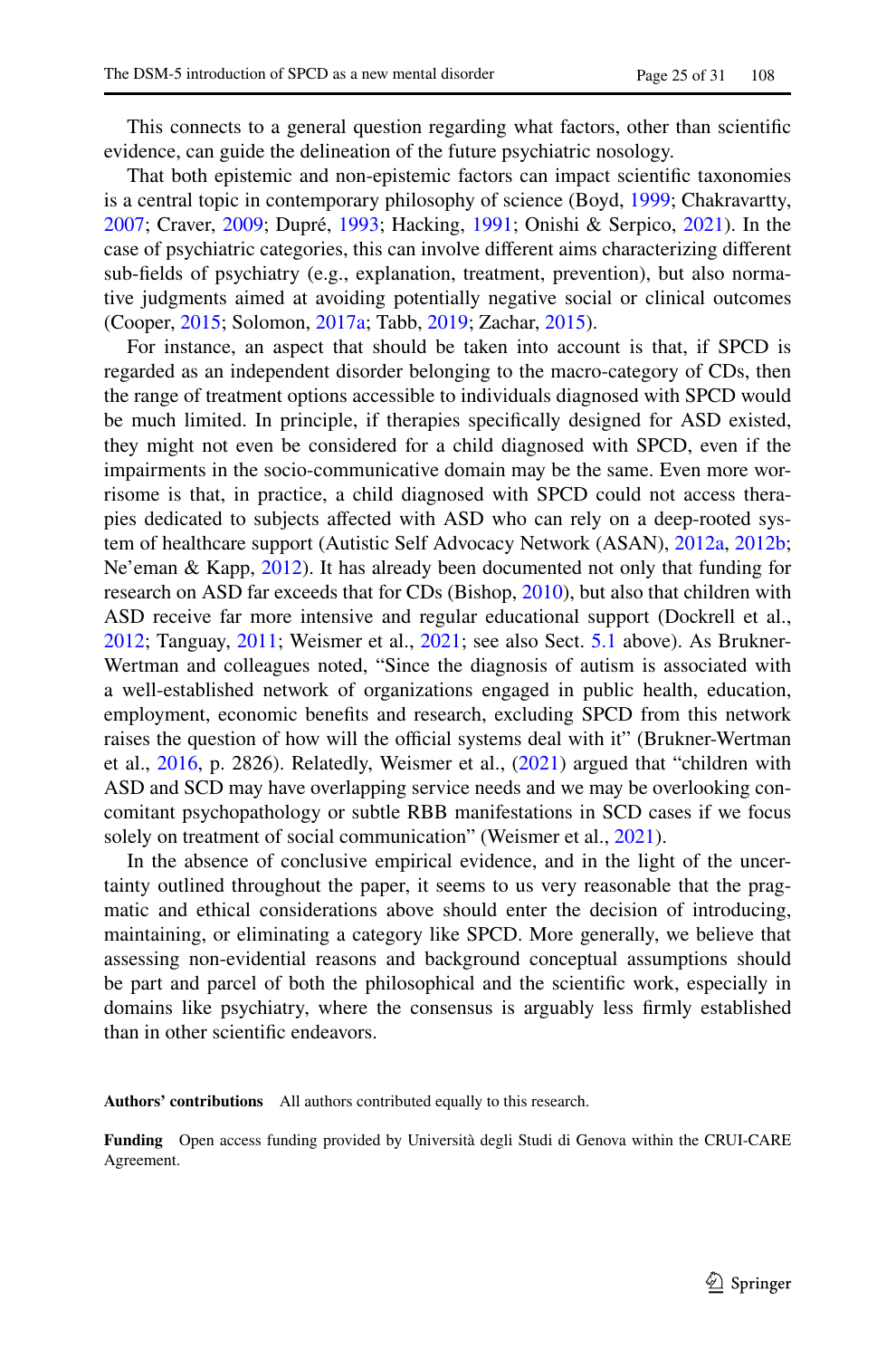#### **Declarations**

**Confict of interest** The authors declare no conficts of interest nor competing interests.

**Open Access** This article is licensed under a Creative Commons Attribution 4.0 International License, which permits use, sharing, adaptation, distribution and reproduction in any medium or format, as long as you give appropriate credit to the original author(s) and the source, provide a link to the Creative Commons licence, and indicate if changes were made. The images or other third party material in this article are included in the article's Creative Commons licence, unless indicated otherwise in a credit line to the material. If material is not included in the article's Creative Commons licence and your intended use is not permitted by statutory regulation or exceeds the permitted use, you will need to obtain permission directly from the copyright holder. To view a copy of this licence, visit [http://creativecommons.org/licen](http://creativecommons.org/licenses/by/4.0/) [ses/by/4.0/](http://creativecommons.org/licenses/by/4.0/).

## **References**

- <span id="page-25-11"></span>Adams, C. (2002). Practitioner review: The assessment of language pragmatics. *Journal of Child Psychology and Psychiatry, 438*, 973–987.
- <span id="page-25-1"></span>Adams, C., & Bishop, D. V. M. (1989). Conversational characteristics of children with semantic–pragmatic disorder I: Exchange structure, translating, repairs and cohesion. *British Journal of Disorders of Communication, 24*, 211–239.
- <span id="page-25-6"></span>Adams, C., & Gaile, J. (2015). *The social communication intervention programme manual*. Napier Hill Press.
- <span id="page-25-7"></span>Adams, C., Gaile, J., Lockton, E., & Freed, J. (2015). Integrating language, pragmatics, and social intervention in a single-subject case study of a child with a developmental social communication disorder. *Language, Speech, and Hearing Services in Schools, 46*(4), 294–311.
- <span id="page-25-8"></span>Adams, C., Gaile, J., Roddam, H., Baxendale, J., Clitheroe, L., & Emsley, R. (2020). Evaluation of a manualised speech and language therapy programme for children with social communication disorder: The SCIP feasibility study. *Pilot and Feasibility Studies, 6*, 137.
- <span id="page-25-9"></span>Adams, C., Lockton, E., Freed, J., Gaile, J., Earl, G., McBean, K., & Law, J. (2012). The social communication intervention project: A randomised controlled trial of the efectiveness of speech and language therapy for school-age children who have pragmatic and social communication problems with or without autism spectrum disorder. *International Journal of Language and Communication Disorders, 47*, 233–244.
- <span id="page-25-10"></span>Adams, C., Lockton, E., Gaile, J., & Freed, J. (2011). TOPICCAL applications: assessing children's conversation skills: turning a research instrument into a clinical profle. *Speech and language therapy in practice, Spring*, 7–9.
- <span id="page-25-4"></span>Alarcon, M., Abrahams, B. S., Stone, J. L., Duvall, J. A., Perederiy, J. V., Bomar, J. M., & Geschwind, D. H. (2008). Linkage, association, and gene-expression analyses identify CNTNAP2 as an autismsusceptibility gene. *American Journal of Human Genetics, 82*(1), 150–159.
- <span id="page-25-2"></span>American Psychiatric Association. (1994). *Diagnostic and statistical manual of mental disorders, fourth edition: DSM-IV* (4th ed.). American Psychiatric Association.
- <span id="page-25-3"></span>American Psychiatric Association. (2000). *Diagnostic and statistical manual of mental disorders, fourth edition, text revised: DSM-IV-TR* (4th ed.). American Psychiatric Association.
- <span id="page-25-0"></span>American Psychiatric Association. (2013). *Diagnostic and statistical manual of mental disorders, ffth edition: DSM-5*. American Psychiatric Publishing.
- <span id="page-25-12"></span>Amoretti, M. C. (2020). *Do feeding and eating disorders ft the general defnition of mental disorder?* Topoi. An International Review of Philosophy.<https://doi.org/10.1007/s11245-020-09712-3>
- <span id="page-25-5"></span>Arking, D. E., Cutler, D. J., Brune, C. W., Teslovich, T. M., West, K., Ikeda, M., & Chakravarti, A. (2008). A common genetic variant in the neurexin superfamily member CNTNAP2 increases familial risk of autism. *American Journal of Human Genetics, 82*(1), 160–164.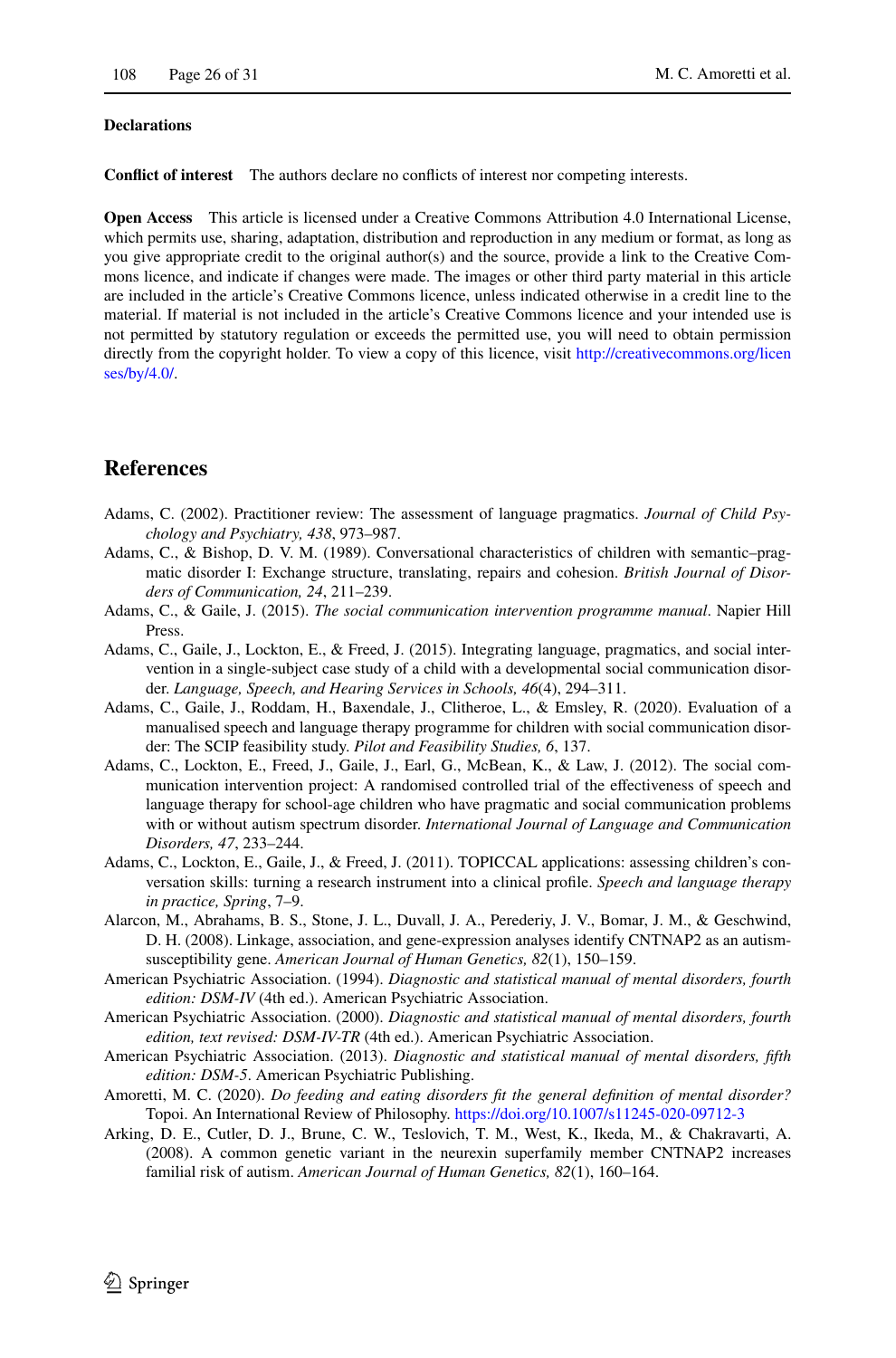- <span id="page-26-15"></span>Autistic Self Advocacy Network (ASAN). (2012a). ASAN Talking points on DSM-5. Retrieved from [https://autisticadvocacy.org/2012/05/asan-talking-points-for-public-comment-on-dsm-5-autism](https://autisticadvocacy.org/2012/05/asan-talking-points-for-public-comment-on-dsm-5-autism-spectrumdisorder-criteria/)[spectrumdisorder-criteria/](https://autisticadvocacy.org/2012/05/asan-talking-points-for-public-comment-on-dsm-5-autism-spectrumdisorder-criteria/)
- <span id="page-26-16"></span>Autistic Self Advocacy Network (ASAN). (2012b). Joint ASAN autismsociety statement on DSM-<br>5. Retrieved from https://autisticadvocacy.org/2012/01/joint-asan-autism-society-state 5. Retrieved from [https://autisticadvocacy.org/2012/01/joint-asan-autism-society-state](https://autisticadvocacy.org/2012/01/joint-asan-autism-society-statement-on-dsm-5/) [ment-on-dsm-5/](https://autisticadvocacy.org/2012/01/joint-asan-autism-society-statement-on-dsm-5/)
- <span id="page-26-5"></span>Bailey, A., Le Couteur, A., Gottesman, I., Bolton, P., Simonof, E., Yuzda, E., & Rutter, M. (1995). Autism as a strongly genetic disorder: evidence from a British twin study. *Psychological Medicine, 25*, 63–77.
- <span id="page-26-7"></span>Bailey, A., Palferman, S., Heavey, L., & Le Couteur, A. (1998). Autism: The phenotype in relatives. *Journal of Autism and Developmental Disorders, 28*(5), 369–392.
- <span id="page-26-8"></span>Bakkaloglu, B., O'Roak, B. J., Louvi, A., Gupta, A. R., Abelson, J. F., Morgan, T. M., & State, M. W. (2008). Molecular cytogenetic analysis and resequencing of contactin associated protein-like 2 in autism spectrum disorders. *American Journal of Human Genetics, 82*(1), 165–173.
- <span id="page-26-10"></span>Bishop, D. V. M. (2003a). *The children's communication checklist—2*. Psychological Corporation.
- <span id="page-26-12"></span>Bishop, D. V. M. (2003b). *Expression, reception and recall of narrative instrument*. Psychological Corporation.
- <span id="page-26-17"></span>Bishop, D. V. M. (2010). Which neurodevelopmental disorders get researched and why? *PLoS One, 5*, e15112.
- <span id="page-26-11"></span>Bishop, D. V. M. (2013). Children's communication checklist (CCC-2). In F. R. Volkmar (Ed.), *Encyclopedia of autism spectrum disorders* (pp. 614–618). Springer.
- <span id="page-26-2"></span>Bishop, D. V. M., & Adams, C. (1989). Conversational characteristics of children with semantic-pragmatic disorder: II. What features lead to a judgement of inappropriacy? *British Journal of Disorders of Communication, 24*, 241–263.
- <span id="page-26-13"></span>Bishop, D. V. M., & Baird, G. (2001). Parent and teacher report of pragmatic aspects of communication: Use of the children's communication checklist in a clinical setting. *Developmental Medicine and Child Neurology, 43*, 809–818.
- <span id="page-26-0"></span>Bishop, D. V. M., & Rosenbloom, L. (1987). Classifcation of childhood language disorders. In W. Yule & M. Rutter (Eds.), *Language development and disorders: Clinics in developmental medicine* (pp. 61–81). MacKeith Press.
- <span id="page-26-14"></span>Bishop, D. V. M., Whitehouse, A. J., & Sharp, M. (2009). *Communication checklist—self-report (CC-SR) manual*. Pearson.
- <span id="page-26-3"></span>Botting, N., & Conti-Ramsden, G. (1999). Pragmatic language impairment without autism: The children in question. *Autism, 3*, 371–396.
- <span id="page-26-20"></span>Boucher, J. (1998). SPD as a distinct diagnostic entity: Logical considerations and directions for future research. *International Journal of Language and Communication Disorders, 33*(1), 71–108.
- <span id="page-26-21"></span>Boyd, R. (1999). Homeostasis, species, and higher taxa. In R. A. Wilson (Ed.), *Species: New interdisciplinary essays* (pp. 141–186). MIT Press.
- <span id="page-26-1"></span>Brukner-Wertman, Y., Laor, N., & Golan, O. (2016). Social (pragmatic) communication disorder and its relation to the autism spectrum: Dilemmas arising from the DSM-5 classifcation. *Journal of Autism and Developmental Disorders, 46*(8), 2821–2829. [https://doi.org/10.1007/](https://doi.org/10.1007/s10803-016-2814-5) [s10803-016-2814-5](https://doi.org/10.1007/s10803-016-2814-5)
- <span id="page-26-4"></span>Bueter, A., & Jukola, S. (2020). Sex, drugs, and how to deal with criticism: The case of Flibanserin. In I. A. LaCaze & B. Osimani (Eds.), *Uncertainty in pharmacology: Epistemology, methods and decisions* (pp. 451–470). Springer.
- <span id="page-26-9"></span>Carter, J. A., Lees, J. A., Muria, G. M., Gona, J., Neville, B. G. R., & Newton, C. R. J. C. (2005). Issues in the development of cross-cultural assessments of speech and language for children. *International Journal of Language and Communication Disorders, 40*, 385–401.
- <span id="page-26-18"></span>Chakrabarti, B., Dudbridge, F., Kent, L., Wheelwright, S., Hill-Cawthorne, G., Allison, C., & Baron-Cohen, S. (2009). Genes related to sex steroids, neural growth, and social–emotional behavior are associated with autistic traits, empathy, and Asperger syndrome. *Autism Research, 2*(3), 157–177.
- <span id="page-26-22"></span>Chakravartty, A. (2007). *A Metaphysics for scientifc realism: Knowing the unobservable*. Cambridge University Press.
- <span id="page-26-19"></span>Chown, N., & Leatherland, J. (2021). Can a person be 'a bit autistic'? A response to Francesca Happé and Uta Frith. *Journal of Autism and Developmental Disorders, 51*(2), 749–751.
- <span id="page-26-6"></span>Constantino, J. N., Gruber, C. P., Davis, S., Hayes, S., Passanante, N., & Przybeck, T. (2004). The factor structure of autistic traits. *Journal of Child Psychology and Psychiatry, 45*(4), 719–726.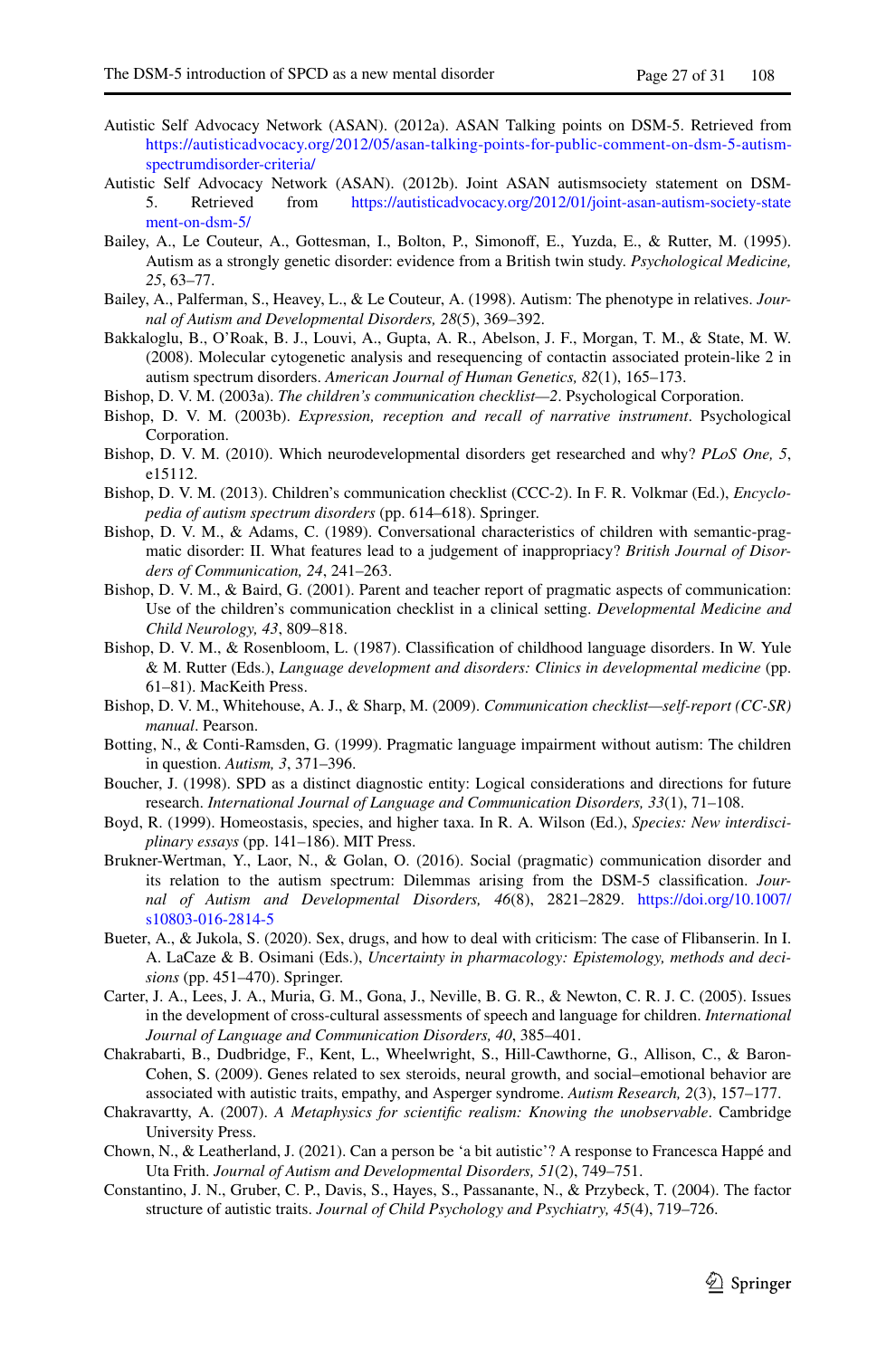- <span id="page-27-8"></span>Constantino, J. N., Lajonchere, C., Lutz, M., Gray, T., Abbacchi, A., McKenna, K., & Todd, R. D. (2006). Autistic social impairment in the siblings of children with pervasive developmental disorders. *American Journal of Psychiatry, 163*(2), 294–296.
- <span id="page-27-1"></span>Cooper, R. (2015). *Diagnosing the diagnostic and statistical manual of mental disorders*. Karnac Books.
- <span id="page-27-5"></span>Craver, C. F. (2009). Mechanisms and natural kinds. *Philosophical Psychology, 22*(5), 575–594. [https://](https://doi.org/10.1080/09515080903238930) [doi.org/10.1080/09515080903238930](https://doi.org/10.1080/09515080903238930)
- <span id="page-27-16"></span>Dockrell, J., Ricketts, J., Palikara, O., Charman, T., & Lindsay, G. (2012). *Profles of need and provision for children with language impairments and autism spectrum disorders in mainstream schools: A prospective study. Research report DFE-RR247-BCRP9*. London: Department for Education.
- <span id="page-27-22"></span>Dupré, J. (1993). *The disorder of things: Metaphysical foundations of the disunity of science*. Harvard University Press.
- <span id="page-27-10"></span>Dworzynski, K., Happé, F., Bolton, P., & Ronald, A. (2009). Relationship between symptom domains in autism spectrum disorders: A population based twin study. *Journal of Autism and Developmental Disorders, 39*(8), 1197–1210.
- <span id="page-27-17"></span>First, M., & Pincus, H. A. (2002). The DSM-IV text revision: Rationale and potential impact on clinical practice. *Psychiatric Services, 53*, 288–292.
- <span id="page-27-0"></span>Flax, J., Gwin, C., Wilson, S., Fradkin, Y., Buyske, S., & Brzustowicz, L. (2019). Social (pragmatic) communication disorder: Another name for the broad autism phenotype? *Autism, 23*(8), 1982–1992.
- <span id="page-27-9"></span>Folstein, S. E., & Rutter, M. L. (1977). Infantile autism: A genetic study of 21 twin pairs. *Journal of Child Psychology and Psychiatry, 18*, 297–321.
- <span id="page-27-3"></span>Freed, J., Adams, C., & Lockton, E. (2010). Literacy skills in primary school-aged children with pragmatic language impairment: A comparison with children with specifc language impairment. *International Journal of Language and Communication Disorders, 46*, 334–347.
- <span id="page-27-14"></span>Gaile, J., & Adams, C. (2018). Metacognition in speech and language therapy for children with social (pragmatic) communication disorders: Implications for a theory of therapy. *International Journal of Language and Communication Disorders, 53*(1), 55–69.
- <span id="page-27-7"></span>Georgiades, S., Szatmari, P., Zwaigenbaum, L., Bryson, S., Brian, J., Roberts, W., & Garon, N. (2013). A prospective study of autistic-like traits in unafected siblings of probands with autism spectrum disorder. *JAMA Psychiatry, 70*(1), 42–48.
- <span id="page-27-13"></span>Gerber, S., Brice, A., Capone, N., Fujiki, M., & Timler, G. (2012). Language use in social interactions of school-age children with language impairments: An evidence-based systematic review of treatment. *Language, Speech and Hearing Services in Schools, 43*, 235–249.
- <span id="page-27-4"></span>Gibson, J., Adams, C., Lockton, E., & Green, J. (2013). Social communication disorder outside autism? A diagnostic classifcation approach to delineating pragmatic language impairment, high functioning autism and specifc language impairment. *Journal of Child Psychology and Psychiatry, 54*(11), 1186–1197. <https://doi.org/10.1111/jcpp.12079>
- <span id="page-27-15"></span>Greenberg, G. (2013). *The book of woe: the DSM and the unmaking of psychiatry*. Blue Rider Press, a member of Penguin Group (USA) Inc.
- <span id="page-27-23"></span>Hacking, I. (1991). A tradition of natural kinds. *Philosophical Studies, 61*(1–2), 109–126.
- <span id="page-27-19"></span>Happé, F., & Frith, U. (2020). Annual research review: Looking back to look forward–changes in the concept of autism and implications for future research. *Journal of Child Psychology and Psychiatry, 61*(3), 218–232.
- <span id="page-27-20"></span>Happé, F., & Frith, U. (2021). Dimensional or categorical approaches to autism? Both are needed. A reply to nick Chown and Julia Leatherland. *Journal of Autism and Developmental Disorders, 51*(2), 752–753.
- <span id="page-27-11"></span>Happé, F., & Ronald, A. (2008). The "fractionable autism triad": A review of evidence from behavioural, genetic, cognitive and neural research. *Neuropsychological Review, 18*(4), 287–304.
- <span id="page-27-12"></span>Happe, F., Ronald, A., & Plomin, R. (2006). Time to give up on a single explanation for autism. *Nature Neuroscience, 9*, 1218–1220.
- <span id="page-27-21"></span>Harmon, A. (2012). A specialists' debate on autism has many worried observers. *The New York Times.* New York Edn, 21 January. Retrieved from [https://www.nytimes.com/2012/01/21/us/as-specialists](https://www.nytimes.com/2012/01/21/us/as-specialists-debate-autism-some-parents-watch-closely.html)[debate-autism-some-parents-watch-closely.html](https://www.nytimes.com/2012/01/21/us/as-specialists-debate-autism-some-parents-watch-closely.html)
- <span id="page-27-18"></span>Jang, K. (2005). *The behavioral genetics of psychopathology: A clinical guide*. Lawrence Erlbaum Associates.
- <span id="page-27-2"></span>Kanner, L. (1943). Autistic disturbances of afective contact. *The Nervous Child, 2*, 217–250.
- <span id="page-27-6"></span>Kendler, K. S. (2012). The dappled nature of causes of psychiatric illness: Replacing the organic-functional/hardware-software dichotomy with empirically based pluralism. *Molecular Psychiatry, 17*(4), 377–388.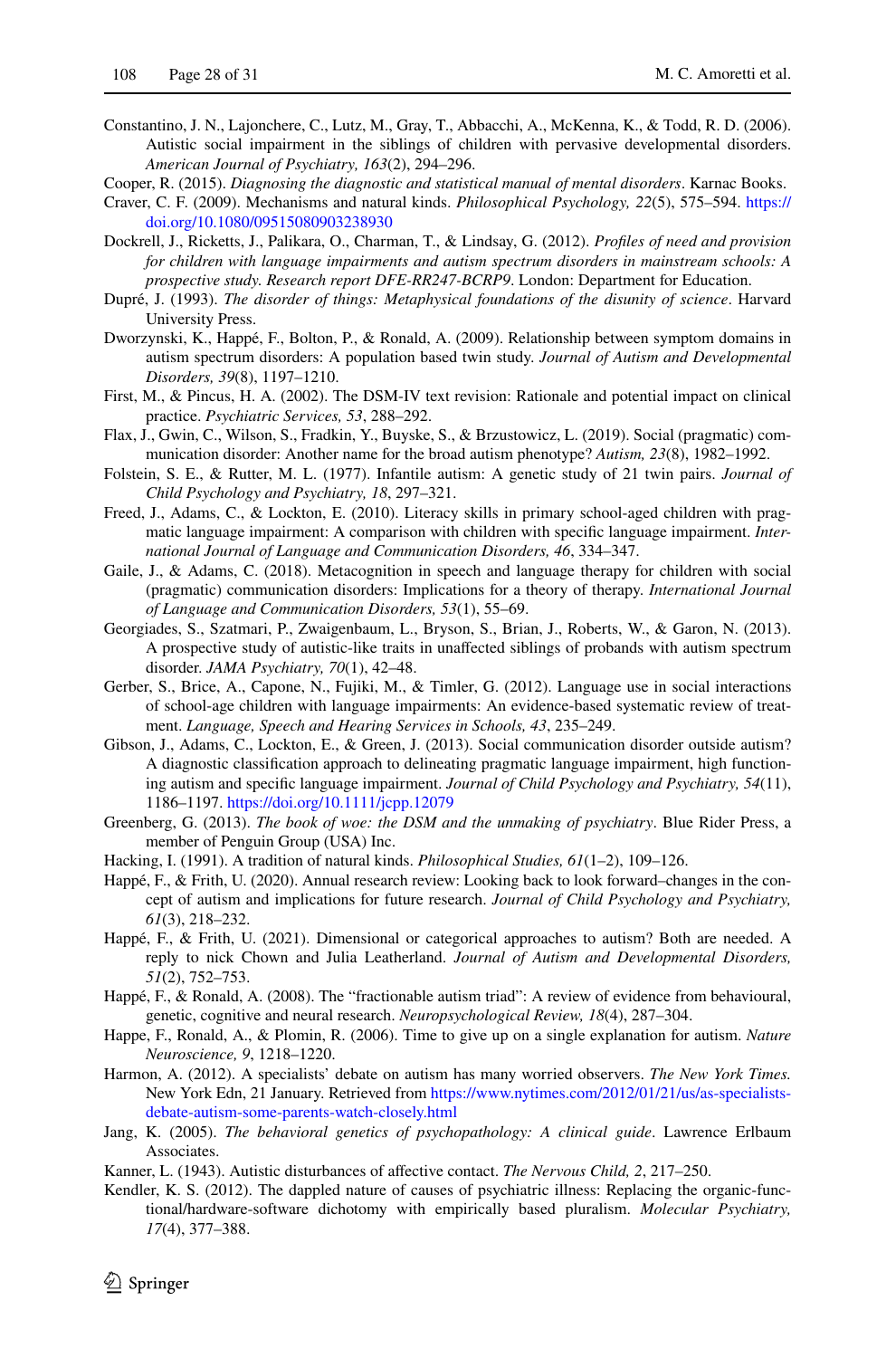- <span id="page-28-4"></span>Kendler, K. S., Kupfer, D. J., Narrow, W., Phillips, K., & Fawcett, J. (2009). Guidelines for making changes to DSM-V. *Psychological Medicine, 43*, 1793–1800.
- <span id="page-28-0"></span>Ketelaars, M. P., & Embrechts, M. T. J. A. (2017). Pragmatic language impairment. In *Research in clinical pragmatics* (pp. 29–57).
- <span id="page-28-16"></span>Kim, Y. S., Fombonne, E., Koh, Y. J., Kim, S. J., Cheon, K. A., & Leventhal, B. L. (2014). A comparison of DSM-IV pervasive developmental disorder and DSM-5 autism spectrum disorder prevalence in an epidemiologic sample. *Journal of the American Academy of Child and Adolescent Psychiatry, 53*(5), 500–508.
- <span id="page-28-19"></span>Knopik, V., Neiderhiser, J., DeFries, J., & Plomin, R. (2017). *Behavioral genetics* (7th ed.). Macmillan.
- <span id="page-28-2"></span>Kulage, K. M., Goldberg, J., Usseglio, J., Romero, D., Bain, J. M., & Smaldone, A. M. (2019). How has DSM-5 affected autism diagnosis? A 5-year follow-up systematic literature review and metaanalysis. *Journal of Autism and Developmental Disorders, 50*(6), 2102–2127.
- <span id="page-28-13"></span>Laws, G., & Bishop, D. V. M. (2004). Pragmatic language impairment and social defcits in Williams syndrome: A comparison with down's syndrome and specifc language impairment. *International Journal of Language and Communication Disorders, 39*, 45–64.
- <span id="page-28-12"></span>Leekam, S. R., Prior, M. R., & Uljarevic, M. (2011). Restricted and repetitive behaviors in autism spectrum disorders: A review of research in the last decade. *Psychological Bulletin, 137*(4), 562–593.
- <span id="page-28-1"></span>Leyfer, O. T., Tager-Flusberg, H., Dowd, M., Tomblin, J. B., & Folstein, S. E. (2008). Overlap between autism and specifc language impairment: Comparison of autism diagnostic interview and autism diagnostic observation schedule scores. *Autism Research, 1*(5), 284–296.
- <span id="page-28-18"></span>Lundstrom, S., Chang, Z., Rastam, M., Gillberg, C., Larsson, H., Anckarsater, H., & Lichtenstein, P. (2012). Autism spectrum disorders and autistic like traits, similar etiology in the extreme end and the normal variation. *Archives of General Psychiatry, 69*(1), 46–52.
- <span id="page-28-10"></span>Mandy, W. P. L., & Skuse, D. (2008). Research review: What is the association between the social-communication element of autism and repetitive interests, behaviours and activities? *Journal of Child Psychology and Psychiatry, 49*(8), 795–808.
- <span id="page-28-11"></span>Mandy, W. P. L., Charman, T., Gilmour, J., & Skuse, D. (2011). Toward specifying pervasive developmental disorder—not otherwise specifed. *Autism Research, 4*(2), 121–131.
- <span id="page-28-22"></span>Mandy, W. P. L., Charman, T., Puura, K., & Skuse, D. (2014). Investigating the cross- cultural validity of DSM-5 autism spectrum disorder: Evidence from Finnish and UK samples. *Autism, 18*(1), 45–54.
- <span id="page-28-21"></span>Mandy, W. P. L., Wang, A., Lee, I., & Skuse, D. (2017). Evaluating social (pragmatic) communication disorder. *Journal of Child Psychology and Psychiatry, 58*(10), 1166–1175.
- <span id="page-28-5"></span>McKusick, V. A. (1969). On lumpers and splitters, or the nosology of genetic disease. *Perspectives in Biology and Medicine, 12*(2), 298–312.
- <span id="page-28-6"></span>Murphy, D. (2006). *Psychiatry in the scientifc image*. MIT Press.
- <span id="page-28-15"></span>Ne'eman, A., & Kapp, S. (2012). *What are the stakes? An analysis of the impact of the DSM-5 draft autism criteria on law, policy and service provision*. Autism Self Advocacy Network.
- <span id="page-28-3"></span>Norbury, C. F. (2014). Practitioner review: Social (pragmatic) communication disorder conceptualization, evidence and clinical implications. *Journal of Child Psychology and Psychiatry, 55*(3), 204–216.
- <span id="page-28-14"></span>Norbury, C. F., Nash, M., Baird, G., & Bishop, D. V. M. (2004). Using a parental checklist to identify diagnostic groups in children with communication impairment: A validation of the children's communication checklist–2. *International Journal of Language and Communication Disorders, 39*, 345–364.
- <span id="page-28-23"></span>Onishi, Y., & Serpico, D. (2021). Homeostatic property cluster theory without homeostatic mechanisms: Two recent attempts and their costs. *Journal for General Philosophy of Science*. [https://doi.org/10.](https://doi.org/10.1007/s10838-020-09527-1) [1007/s10838-020-09527-1](https://doi.org/10.1007/s10838-020-09527-1)
- <span id="page-28-17"></span>Pickersgill, M. (2012). Standardising antisocial personality disorder: The social shaping of a psychiatric technology. *Sociology of Health and Illness, 34*(4), 544–559.
- <span id="page-28-7"></span>Piven, J. (2001). The broad autism phenotype: A complementary strategy for molecular genetic studies of autism. *American Journal of Medical Genetics, 105*(1), 34–35.
- <span id="page-28-9"></span>Piven, J., & Folstein, S. (1994). The genetic of autism. In M. L. Bauman & T. L. Kemper (Eds.), *The neurobiology of autism.* John Hopkins University Press.
- <span id="page-28-8"></span>Piven, J., Palmer, P., Jacobi, D., Childress, D., & Arndt, S. (1997). Broader autism phenotype: Evidence from a family history study of multiple-incidence autism families. *American Journal of Psychiatry, 154*(2), 185–190.
- <span id="page-28-20"></span>Plomin, R., Haworth, C. M. A., & Davis, O. S. P. (2009). Common disorders are quantitative traits. *Nature Reviews Genetics, 10*, 872–878.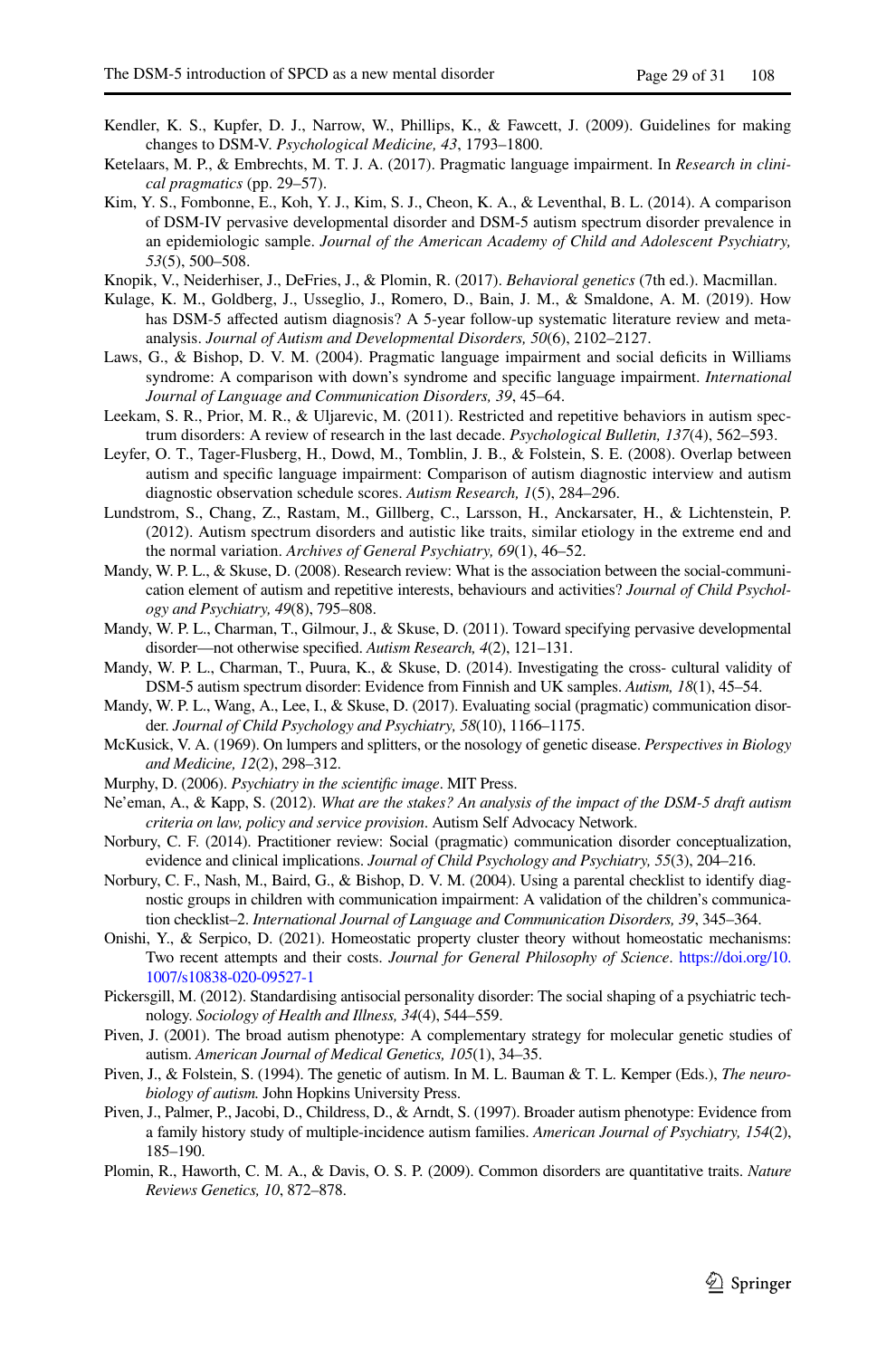- <span id="page-29-14"></span>Pooni, J., Ninteman, A., Bryant-Waugh, R., Nicholls, D., & Mandy, W. (2012). Investigating autism spectrum disorder and autistic traits in early onset eating disorder. *International Journal of Eating Disorders, 45*(4), 583–591.
- <span id="page-29-0"></span>Rapin, I., & Allen, D. A. (1983). Developmental language disorders: Nosologic considerations. In U. Kirk (Ed.), *Neuropsychology of language, reading and spelling* (pp. 155–184). Academic Press.
- <span id="page-29-2"></span>Regier, D., Narrow, W., Clarke, D., Kraemer, H., Kuramoto, S. J., Kuhl, E. A., & Kupfer, D. J. (2013). DSM-5 feld trials in the United States and Canada, Part II: Test-retest reliability of selected categorical diagnoses. *American Journal of Psychiatry, 170*, 59–70.
- <span id="page-29-4"></span>Reichow, B. & Volkmar, F. (2018). Narrowing of 'autism' in DSM-5 runs counter to idea of broad spectrum. *SPECTRUM*. [https://www.spectrumnews.org/opinion/viewpoint/narrowing-autism-dsm-5-runs-count](https://www.spectrumnews.org/opinion/viewpoint/narrowing-autism-dsm-5-runs-counter-idea-broad-spectrum/) [er-idea-broad-spectrum/](https://www.spectrumnews.org/opinion/viewpoint/narrowing-autism-dsm-5-runs-counter-idea-broad-spectrum/).
- <span id="page-29-7"></span>Reisinger, L. M., Cornish, K. M., & Fombonne, E. (2011). Diagnostic diferentiation of autism spectrum disorders and pragmatic language impairment. *Journal of Autism and Developmental Disorders, 41*(12), 1694–1704.
- <span id="page-29-15"></span>Ronald, A., Happe, F., Bolton, P., Butcher, L. M., Price, T. S., Wheelwright, S., & Plomin, R. (2006). Genetic heterogeneity between the three components of the autism spectrum: A twin study. *Journal of the American Academy of Child and Adolescent Psychiatry, 45*(6), 691–699.
- <span id="page-29-16"></span>Ronald, A., Larsson, H., Anckarsäter, H., & Lichtenstein, P. (2011). A twin study of autism symptoms in Sweden. *Molecular Psychiatry, 16*, 1039–1047.
- <span id="page-29-13"></span>Rutter, M. (2000). Genetic studies of autism: From the 1970s into the millennium. *Journal of Abnormal Child Psychology, 28*(1), 3–14.
- <span id="page-29-5"></span>Ryder, N., Leinonen, E., & Schulz, J. (2008). Cognitive approach to assessing pragmatic language comprehension in children with specifc language impairment. *International Journal of Language and Communication Disorders, 43*(4), 427–447.
- <span id="page-29-20"></span>Serpico, D. (2020). Beyond quantitative and qualitative traits: Three telling cases in the life sciences. *Biology and Philosophy, 35*(3), 1–26.
- <span id="page-29-9"></span>Skuse, D. (2012). DSM-5's conceptualization of autistic disorders. *Journal of the American Association of Child and Adolescent Psychiatry, 51*, 344–346.
- <span id="page-29-19"></span>Smith, I. C., Reichow, B., & Volkmar, F. R. (2015). The Efects of DSM-5 criteria on number of individuals diagnosed with autism spectrum disorder: A systematic review. *Journal of Autism and Developmental Disorders, 45*(8), 2541–2552.
- <span id="page-29-8"></span>Solomon, M. (2017a). "A messy business": Balancing considerations in revising the psychiatric nosology. In K. S. Kendler & J. Parnas (Eds.), *Philosophical issues in psychiatry IV: Psychiatric nosology* (pp. 70–74). Oxford University Press.
- <span id="page-29-1"></span>Solomon, M. (2017b). On the appearance and disappearance of Asperger's syndrome. In K. S. Kendler & J. Parnas (Eds.), *Philosophical issues in psychiatry IV: Psychiatric nosology* (pp. 176–186). Oxford University Press.
- <span id="page-29-17"></span>St Pourcain, B., Whitehouse, A. J., Ang, W. Q., Warrington, N. M., Glessner, J. T., Wang, K., & Smith, G. D. (2013). Common variation contributes to the genetic architecture of social communication traits. *Molecular Autism, 4*(1), 34–46.
- <span id="page-29-12"></span>Sucksmith, E., Roth, I., & Hoekstra, R. A. (2011). Autistic traits below the clinical threshold: Re-examining the broader autism phenotype in the 21st. *Neuropsychology Review, 21*(4), 360–389.
- <span id="page-29-3"></span>Swineford, L. B., Thurm, A., Baird, G., Wetherby, A. M., & Swedo, S. (2014). Social (pragmatic) communication disorder: A research review of this new DSM-5 diagnostic category. *Journal of Neurodevelopmental Disorders, 6*(41), 1–8.
- <span id="page-29-11"></span>Tabb, K. (2019). Philosophy of psychiatry after diagnostic kinds. *Synthese, 196*, 2177–2195.
- <span id="page-29-21"></span>Tager-Flusber, H. (2018). Why no one needs a diagnosis of 'social communication disorder'. *SPECTRUM*. [https://www.spectrumnews.org/opinion/viewpoint/no-one-needs-diagnosis-social-communication](https://www.spectrumnews.org/opinion/viewpoint/no-one-needs-diagnosis-social-communication-disorder)[disorder](https://www.spectrumnews.org/opinion/viewpoint/no-one-needs-diagnosis-social-communication-disorder).
- <span id="page-29-22"></span>Tanguay, P. E. (2011). Autism in DSM-5. *American Journal of Psychiatry, 168*(11), 1142–1144.
- <span id="page-29-6"></span>Taylor, L. J., & Whitehouse, A. J. O. (2016). Autism spectrum disorder, language disorder, and social (pragmatic) communication disorder: Overlaps, distinguishing features, and clinical implications. *Australian Psychologist, 51*(4), 287–295.
- <span id="page-29-10"></span>Taylor, L. J., Maybery, M. T., Wray, J., Ravine, D., Hunt, A., & Whitehouse, A. J. (2013). Brief report: Do the nature of communication impairments in autism spectrum disorders relate to the broader autism phenotype in parents? *Journal of Autism and Developmental Disorders, 43*(12), 2984–2989.
- <span id="page-29-18"></span>Topal, Z., DemirSamurcu, N., Taskiran, S., Tufan, A. E., & Semerci, B. (2018). Social communication disorder: A narrative review on current insights. *Neuropsychiatric Disease and Treatment, 14*, 2039–2046.